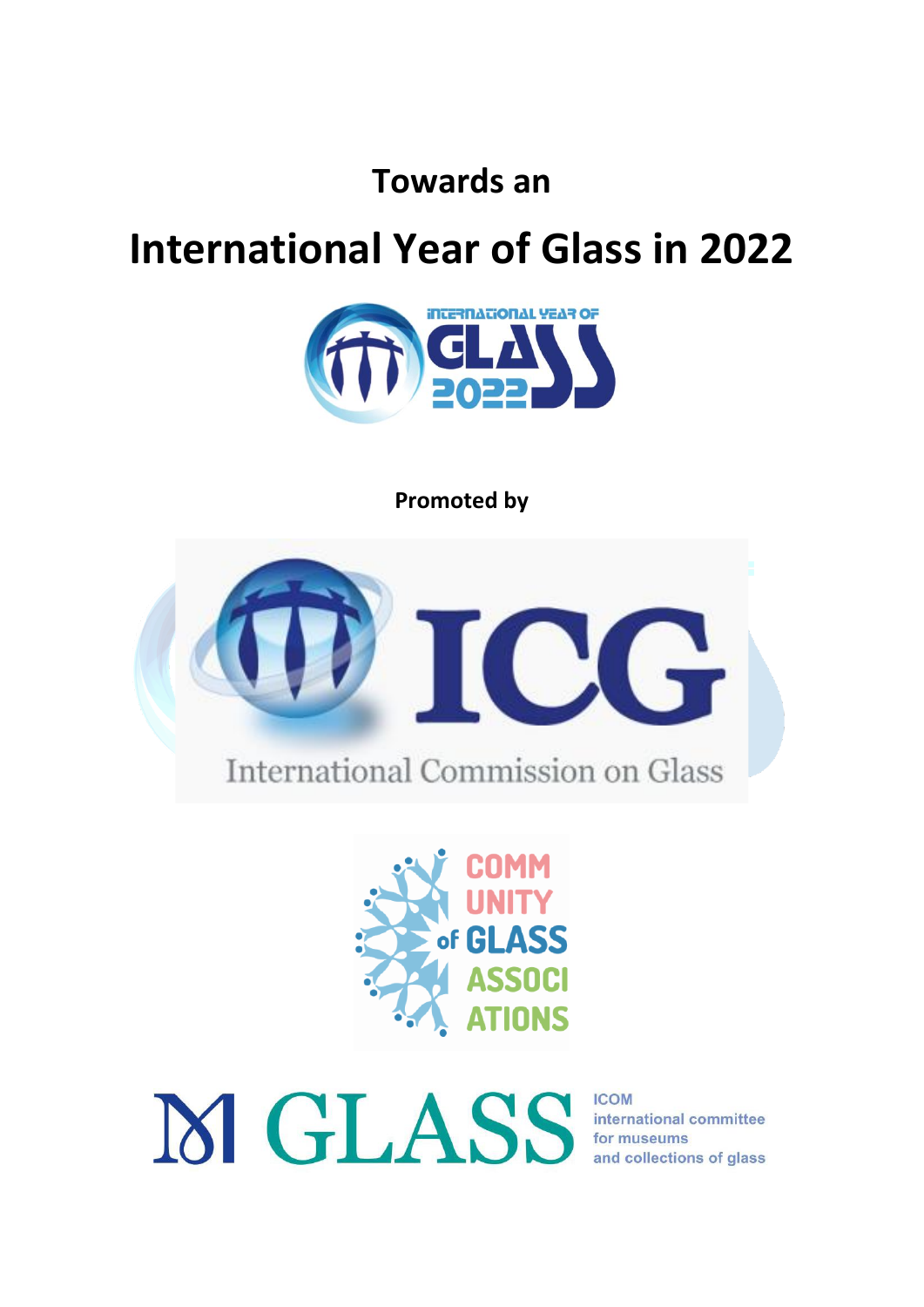

## **Toward a United Nations Year of Glass 2022 Glass for a Sustainable Society**

Glass has proven to be one of the most important materials enabling the development of contemporary human civilization. Glass is an input material for key cutting edge sectors, such as energy, biomedicine, agriculture, information & communication, electronics, aerospace, optics & optoelectronics, in addition to its traditional roles in architecture, automotive, houseware & packaging; all have impacted humanity<sup>1</sup>.

This enduring effect of glass on modern society has led some to propose that we are now living in The Glass Age<sup>2</sup>. The positive influence of glass on our world continues to expand as new glass products and processes are developed which address global challenges in energy, architecture, environment, healthcare, information/communication technology, photonics and more<sup>3</sup>, all contributing to the Sustainable Development Goals of the United Nations.

In support of the perceived role of glass in meeting these goals, the history of glass is packed with milestones that have forever changed our world. While the year of discovery or the culture which first used the material cannot be identified with certainty, archaeological finds and historical texts show that glass became an object of luxury, it had an important social role in burials and its use was widespread. Ancient writers equated the glassblower's breath with the wisdom of the philosopher Seneca and the Bible<sup>4</sup>, references glass in the Book of Job and the Book of Revelations.

The technique of blowing glass was discovered two millennia ago and changed the way the glass was regarded. Clear vessels were invaluable for stimulating transport, trade, and storage. Applications expanded when molds were introduced to control shape; artisans were free to make larger, more dynamic and intricate objects that were collected, traded and given as diplomatic gifts.

Over the last millennium, the role of glass in our shared human cultural and material heritage has swelled: church windows have miraculously spanned the length of a building allowing light to flood the interior of sacred spaces, highly decorated goblets have celebrated the reign of a dynasty, and mosque lamps have communicated a patron's generosity. In the last century float glass has come to dominate our architectural skyline and solar panels take a major role in the energy market, while in the art world it has transcended its classification as a craft material, becoming integrated into the fine arts. The twentieth century has witnessed the growth of university art programs, allowing the maker to transform from craftsperson to sculptor, using glass for artistic expression.

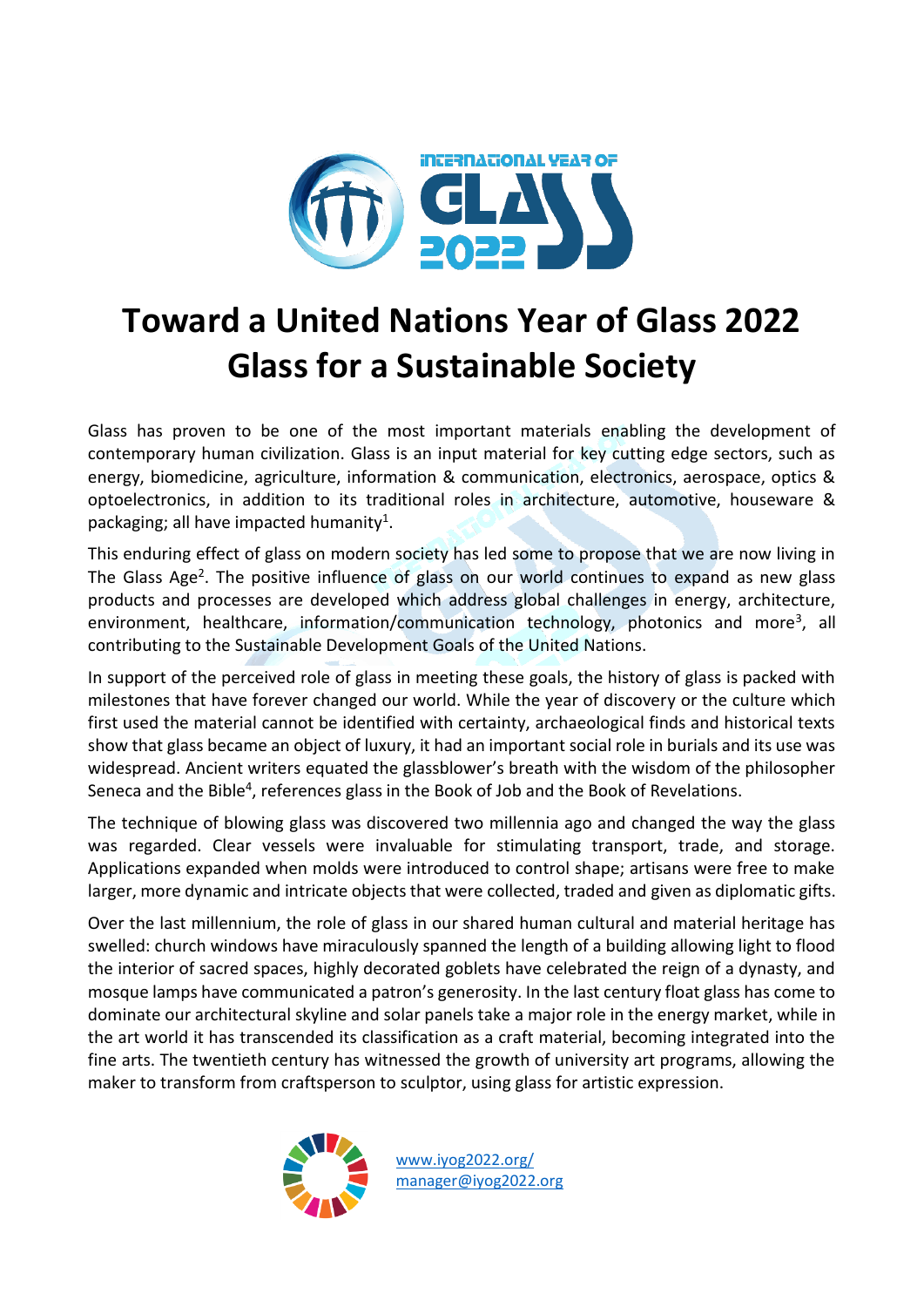Over the same period scientific and technological endeavor has been underpinned by glass. The development of optics gave rise to the telescope of Galileo and his exploration of the cosmos, while the microscope has opened up the study of cells, microbes and blood. More recently, glass has been the catalyst for the high-speed manufacture of incandescent light bulbs, photo-conducting glasses have revolutionized xerography, and glass-ceramics were born from the controlled crystallization of glass. Glass optical fibers are the hidden network behind the worldwide web, stimulating a change of paradigm that has caused a global communications revolution.

In summary, glass is the transparent tool for developed and fairer societies, while compatible with a sustainable planet. It is also art, its history sharing the story and evolution of humankind.

Among the specific milestones to be celebrated in the year 2022 are:

- The 670<sup>th</sup> anniversary of the earliest depiction of eyeglasses in a painted work of art (frescoes dated 1352 by Tommaso da Modena in Treviso, Italy);
- The 200<sup>th</sup> Anniversary of the invention of the Fresnel Lens used in the seashore lighthouses that have prevented countless disasters;
- The 100<sup>th</sup> anniversary of the discovery of ancient Egyptian Glass in King Tutankhamun's Tomb in 1922;
- The 70th anniversary of the Pilkington patent in 1952 that heralded the *float glass process*  and forever changed flat glass manufacture;
- The  $60<sup>th</sup>$  anniversary of the Studio Glass Movement; and
- The Centennial Anniversary of the German Society of Technology (DGG).
- The 45<sup>th</sup> anniversary of the Nobel Prize to Anderson and Mott for their studies on glass.

**Goals of the UN Year of Glass:** The broader vision of a United Nations International Year of Glass 2022 (IYoG2022) is to celebrate the history, current state, and future of the most transformative material in the history of humankind. The IYoG2022 will underline the scientific and economic importance of glass in developing and improving the performance of the key technologies, which can help us face the challenges of a sustainable society. 2022 will be a worldwide affirmation of the Arrival of the Glass Age, showing that this transparent material can facilitate the emergence of more developed, just, and sustainable societies to meet the challenges of globalization.

Within this broader vision, we have specific goals:

- Organize glass science and glass art festivals, workshops and other activities throughout the world to promote tolerance and build bridges between people and countries.
- Highlight the intimate link between glass, art and culture and the role of glass-based technologies in preserving mankind's cultural heritage.
- Hold: early in 2022 an inaugural *Conference* in Geneva, Switzerland; a capstone mid-year *International Congress on Glass* in Berlin, Germany; and finally a World congress/exhibition dedicated to glass art and history.
- Demonstrate through joint meetings that glass science and glass arts are effective means of uniting us while respecting our diversity.
- Enhance public awareness of the critically important role glass has played in serving mankind and advancing civilization throughout recorded history be it in architecture, the arts,

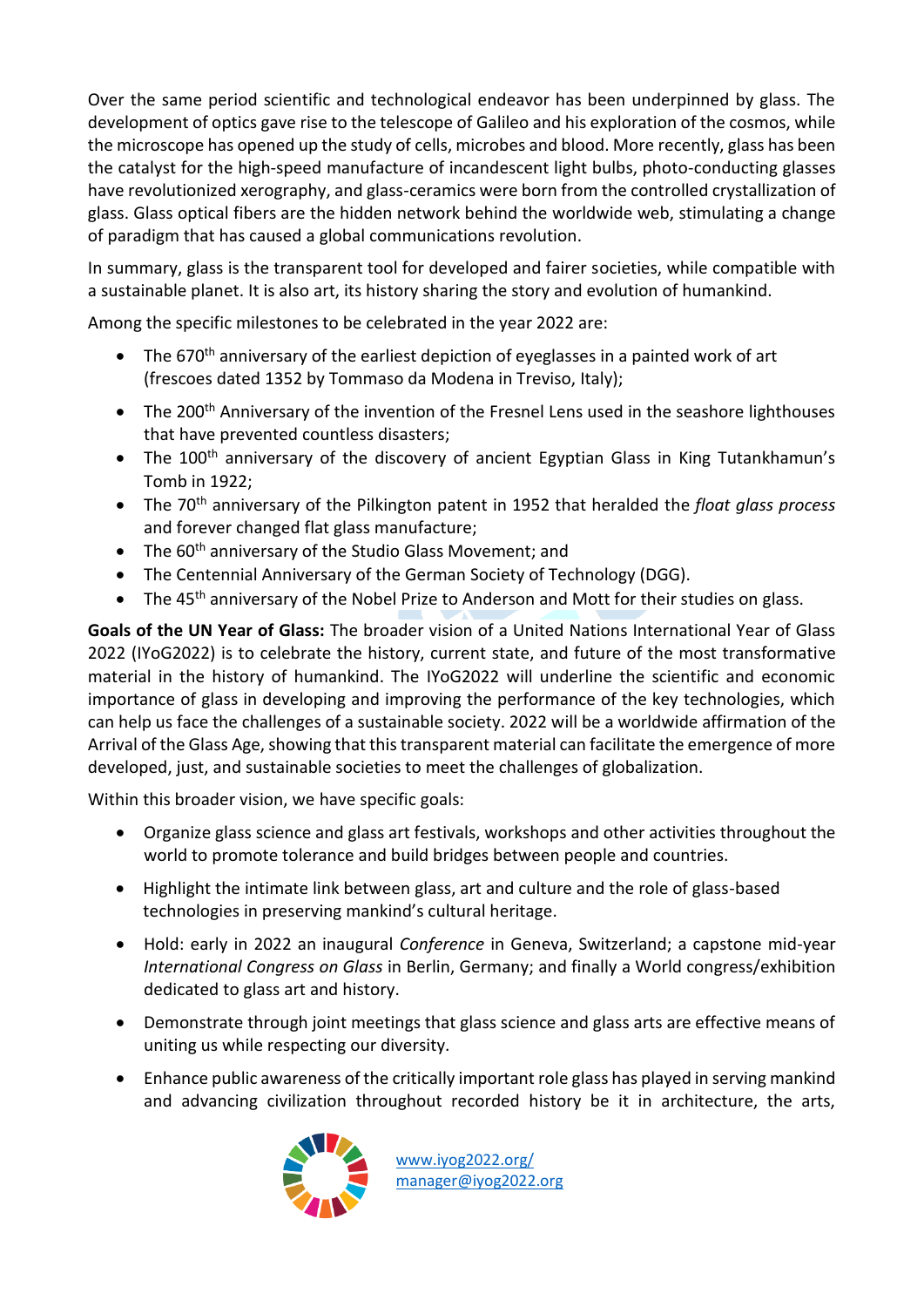communication, medicine, transportation, or other branches of science (aerospace, optics, astronomy… ).

- Stimulate international cooperation among professional scientific/technical and arts focused organizations, research institutes, universities, industry, museums, government agencies, and others involved in basic research, artistic and engineering applications involving glass and related materials.
- Promote glass as an important, inspirational and incredibly versatile platform to address some of the greatest challenges the world faces to ensure sustainable development and improving the quality of life everywhere but especially in the developing world.
- Act as a catalyst for promoting interdisciplinary fundamental and applied research in materials science and engineering with a special focus on glass and amorphous materials. Materials have been the foundation of mankind's greatest achievements and their research and development are the key to sustainable and equitable future growth.
- Build worldwide educational alliances through activities aimed at science & engineering for young people, while addressing issues of gender balance and the particular needs of developing countries and emerging economies.

There are many arguments which support glass as the significant enabling material for building sustainable societies. In the following, we review some recent and emerging glass applications that address many of the Sustainable Development Goals of the United Nations.

#### **UN GOAL 3 (Good Health and Well-being):**

Ensuring healthy lives and promoting the well-being of each generation is essential for sustainable development. The development of glass and glass-ceramic materials for medical applications continues to expand.

Biocompatible and bioactive glass medical devices, including bone tissue engineering, are having a transformative effect on patients across the world. The regeneration of bone defects requires materials that can bond with bone rather than be rejected by the body's immune system. Specialty glasses and glass-ceramics have been successfully developed. Bioactive glasses can stimulate the body's natural healing process, to regrow natural bone tissue<sup>5</sup>. 2019 is the 50<sup>th</sup> anniversary of Bioglass, the first material that was found to bond to bone (and not be rejected). The first clinical products reached the market in 1994. Problems treated include bone defects in the jaw, often under/above healthy teeth or around metallic implants. Since then 1.5 million patients have been helped by Bioglass products<sup>6</sup>, in many cases where other treatments have failed. Recently, the benefit of bioactive glasses over alternative materials has been shown to be the ions released as the glass biodegrades; they stimulate bone cells to produce new bone<sup>7, 8</sup>. Bioglass is the active ingredient in a toothpaste that can remineralise dentine and enamel<sup>[6](#page-3-0)</sup>. Clinical studies have found bioactive glass has antimicrobial properties in patients with deep bone infections (osteomyelitis). Treatment with the glass not only repaired the bone but also killed the bacteria, where conventional antibiotics had failed<sup>9,10</sup>.

<span id="page-3-0"></span>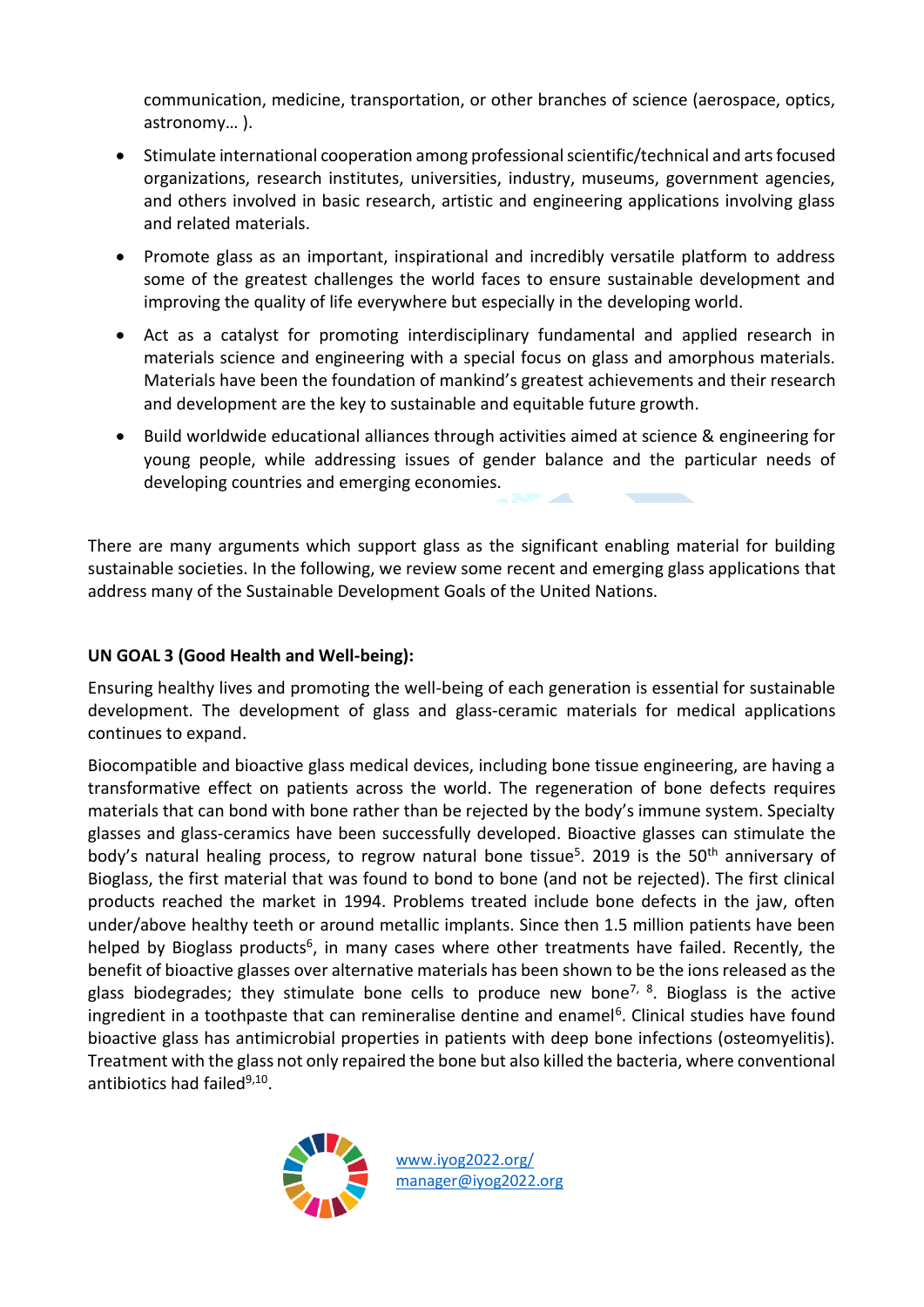Now, applications are reaching beyond bone, with new bioactive glasses that stimulate soft tissue repair. Deep, persistent wounds are a serious health concern, especially in diabetic patients. New borate glass fibers show a remarkable capacity to heal soft tissue wounds where no previous therapy had succeeded<sup>11</sup>. The glass fibers are packed into the wound, degrading over several days. As the glass breaks down, it releases chemicals that the body needs to enable soft tissue repair. Moreover, the fibrous morphology of the glasses provides pathways along which tissues can regrow. The glass degradation rate is a key parameter to ensure that the chemicals are delivered to the body at a rate matched to the tissue growth processes<sup>12</sup>.

Ways to improve efficiency and bioavailability are central to targeted drug delivery. Porous or hollow microspheres offer the possibility of encapsulating fragile drugs while providing protection from biological compounds that may interfere with drug availability. Porosity offers improved loading efficiency and helps control the release of medications. Uniform microspheres can be produced that improve their delivery to a specific target site. They can also reduce dosing frequency, promoting improved patient compliance. Also, a desirable plasma concentration of a therapeutic agent can be maintained by continuous drug release from microspheres.

TheraSpheres are non-degradable glass microspheres containing radioactive Yttrium‐90. They are injected through the hepatic artery and lodge in the liver to treat primary liver cancer. The high energy radiation dose they deliver could not otherwise be so effectively localised.

Surface-functionalized mesoporous silica nanoparticles (MSN) are also efficient drug delivery carriers. Their synthesis allows control of their structural properties and chemical functionalization for biotechnological and biomedical applications. They can also penetrate cell membranes in animal and plant cells. MSN-based systems have enormous potential, such as site-specific delivery and intracellular controlled release of drugs, genes, and other therapeutic agents $^{13}$ .

Glass is also critical for safe storage of pharmaceuticals. The chemical inertness of glass vials, cartridges, syringes and ampoules is paramount for pharmaceutical applications to prevent the medicine from interacting with the glass during long-term storage<sup>14</sup>Error! Reference source not **found.**. The relatively high permeability to air and the sintering aids used in most molded plastics greatly reduce the shelf life for medicines. Likewise, oxidation and reactivity with medicine make metals unsuitable for packaging.

Over the past years the increased development of biopharmaceuticals is placing ever higher demands of the packaging components. The biologically developed drug formulations growing in the areas of therapeutic proteins, vaccines and monoclonal antibodies exhibit much higher sensitivities towards foreign substances and changes in environment than chemical drugs do<sup>15,16,17</sup>. All new drug delivery devices contain a glass cartridge or a glass syringe. Additionally, the liquid formulations containing surfactants, salts and chelating agents coupled with even lower drug levels placed a global focus on the interactions between the formulation and the packaging material and thus the whole container closure system<sup>18,19,20</sup>.

Chemically strengthened glass in the EpiPen® auto-injector cartridge is used to treat emergencies caused by severe allergic reactions to, for example, bee stings. The glass used for the EpiPen cartridge must be both chemically durable and mechanically strong to withstand the high pressures associated with the injection process. Several million devices have been strengthened through this process, with no known failures, thanks to advances in glass chemical strengthening technology.

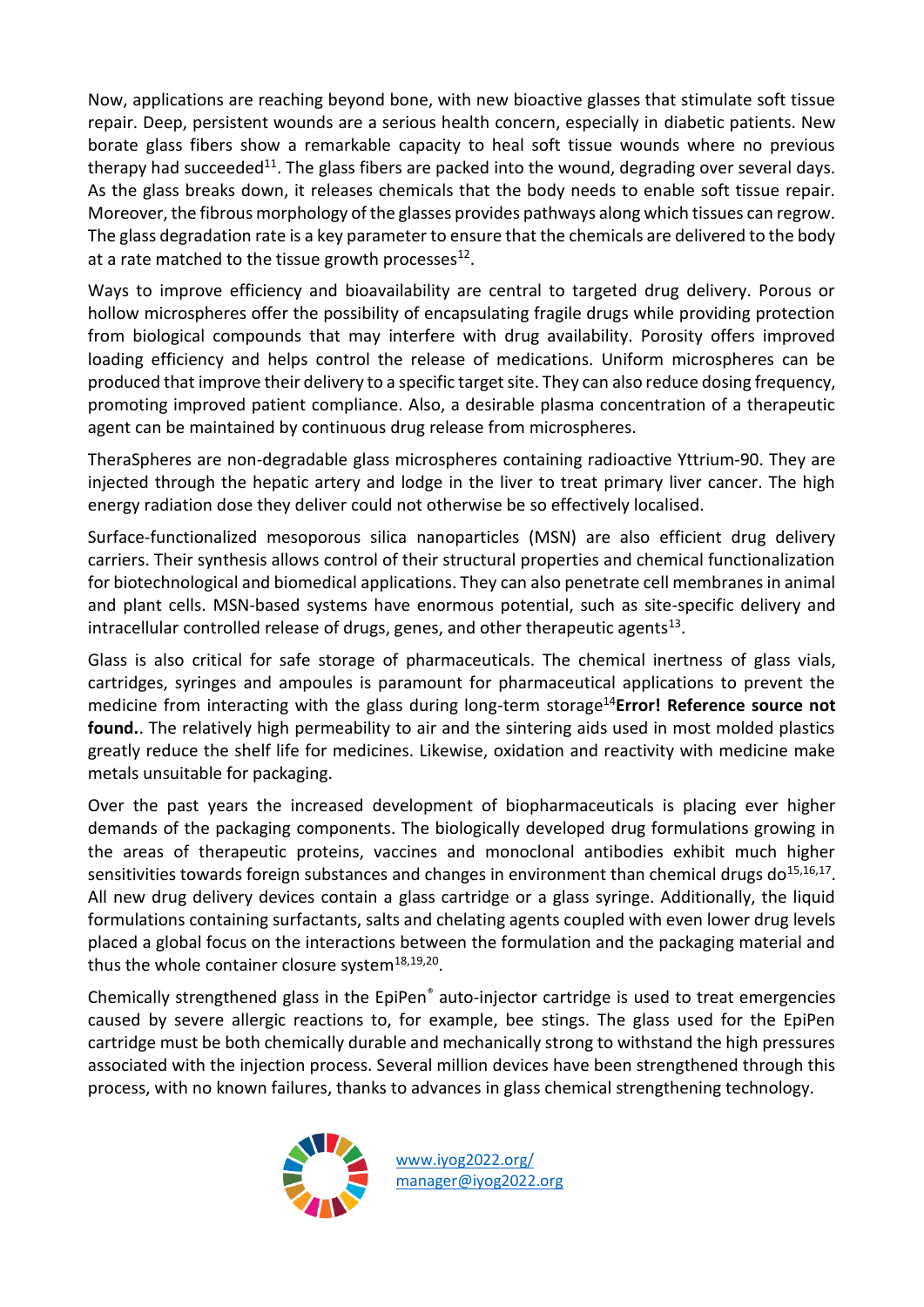Radiation protective glasses are used for health protection in different environments and are under intense study and development.

Produced by different processing techniques, with a wide range of compositions and multiple applications, glass-ceramics have become essential materials in the health field (orthodontics).

#### **UN GOAL 4 (Quality Education):**

A quality education is the foundation for sustainable development. An inclusive education can also equip local communities with the tools required to develop innovative solutions to the world's pressing problems. A well-rounded education provides insights into the way society has coped with change over many millennia.

Education has always been a central goal of the International Commission on Glass (ICG), a body which offers a global platform for international cooperation across the world of glass. The ICG has an important mission to stimulate an understanding of glass and promote interaction among experts in glass science and technology, art, history, and education. The consolidation of industry over the last century has reduced the numbers employed even though output has continued to rise. To revitalize worldwide glass education in a shrinking but nevertheless vibrant jobs market, a series of ICG Summer and Winter Schools have been held, starting in 2009. The Montpellier Summer School reached its 11<sup>th</sup> edition in 2019 and audiences continue to grow; in 2018, to celebrate the first ten years of these ICG Schools, the volume Teaching Glass Better*<sup>21</sup>* was published. It summarizes the course contents and captures the historical development and philosophy of the schools, explaining the lessons learned and offering a framework for others to follow. The Wuhan ICG Winter School in China achieved its 5<sup>th</sup> anniversary in October 2019 and this year a new school, the NASSPM (North America Summer School on Photonic Materials) was held in Quebec with great success. India has hosted a similar event and plans another, probably in 2022. The overlapping of staff across the schools and even students has helped to propagate and stimulate best practice in teaching methods.

The commitment of ICG to education and outreach is also highlighted by its Youth Outreach Committee, whose goal is to organize events and mentoring programs aimed at attracting and retaining the future talents of the glass world. The idea is to provide them with the tools and the network for a successful career, where they will impact on industry and on society by developing and improving sustainable manufacturing methods and expand the applications of glass.

Education is not only important at the highest levels but also for primary and secondary students, and for young technicians. Active programs targeting such groups are taking place in for example Brazil and India. We hope that a Year of Glass will encourage the wider sharing of existing practice and the stimulation of new ideas. Education is the best way to reach and instruct younger generations, raising their awareness of sustainable development goals and how to achieve them, starting from small changes in everyday life. Multiple examples need to be incorporated at every level, from elementary schools to colleges and university, to demonstrate the potential of glass in different applications and as an essential material to face the challenges of climate change and a sustainable society.

Glass recycling is currently used as the perfect model of a circular economy, "from cradle to cradle". Applications in health, ICT, photonics, architecture, energy, can demonstrate the crucial role of this material for constructing new and sustainable societies in a living planet.

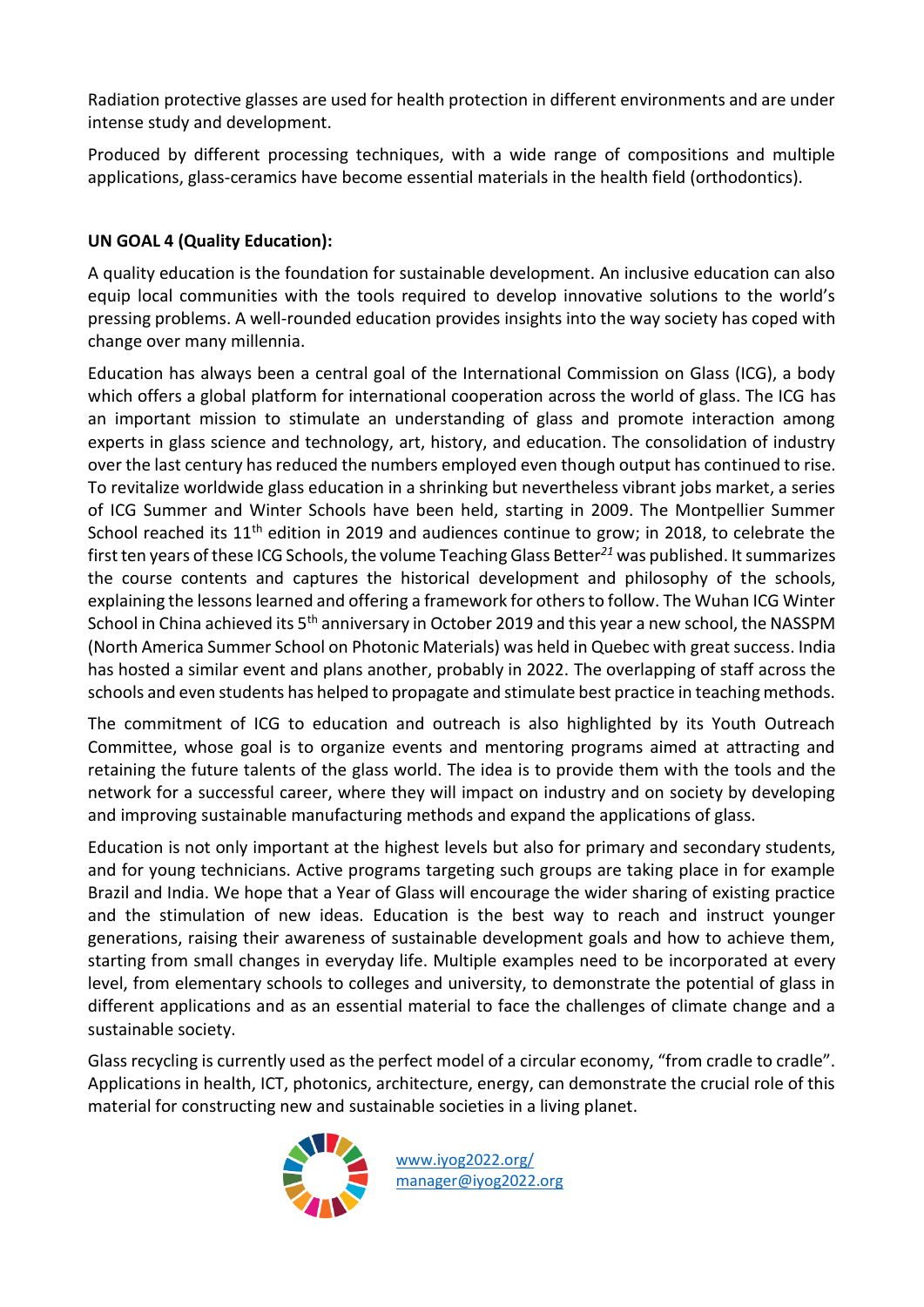Many other national and international organizations have similar aims. ICG is in contact with the British Glaziers and GlaaS, its equivalent in Australia. Another goal of the IYoG2022 will therefore be to encourage the sharing of aspirations and to expand the scope of courses available. This will include reviews of standards and how these are maintained and even improved, a sharing of educational experiences across different sections, and the setting up and publicizing of a database of the courses and educational material available internationally.

### **UN GOAL 5 (Gender Equality)**

While the world has achieved progress towards gender equality and women's empowerment under the Millennium Development Goals (including equal access to primary education between girls and boys), women and girls continue to suffer discrimination and violence in every part of the world. Gender equality is not only a fundamental human right, but a necessary foundation for a peaceful, prosperous and sustainable world.

Following Donald J. Johnston, General Secretary OECD, "*Half of the brainpower on Earth is in the heads of women. Today, the difficulty is to move from the acceptance of equal rights to the reality of equal opportunity. This transition will not be complete until women and men have equal opportunities for occupying position in power structures throughout the world*."

Feminist economists and sociologists have developed two powerful metaphors to explain the employment situation of women. The *Glass Ceiling* explains the difficulty many women experience to access the highest professional levels, the very limited presence of women in positions of power and the lack of recognition of the work of many female professionals. The *Sticky Floor*, on the other hand, refers to the large number of women condemned to occupy the lower ranks of the occupational pyramid: temporary, part-time, low-wage jobs, considered "unskilled". This is a floor from which women cannot easily escape during their working life and which daughters usually inherit from their mothers.

The scientific world has historically mistreated women, and discrimination continues to be present. On March 8th, 2019 there was still only one woman for every nine men in the elite of European/Western science. European women scientists occupy very few decision-making positions; their jobs are often worse evaluated; they receive less funds and fellowships for their research; and their salaries are lower than those of their male colleagues.

The European Technology Assessment Network (ETAN) report, published in 2001 by the *Helsinki group* reviewed the position of women in science and technology in Europe, concluding that *the "under-representation of women threatens the goals of science in achieving excellence, as well as being wasteful and unjust"*.*<sup>22</sup> .*

A statistical review of the position of women in higher education, research institutes and industry shows that, despite variations in systems and structures in different countries, the proportion of women in senior scientific positions is extremely small everywhere, demonstrating gender segregation in the scientific field. The gender imbalance in R&D institutes is similar to that of Universities. Moreover, the proportion of women in top positions as CEOs in industry is around 3%. To ignore these patterns is to accept discrimination. The report provides a shocking picture of exclusion and segregation, a common feature all over the world, and which is duplicated in the glass field and ICG.

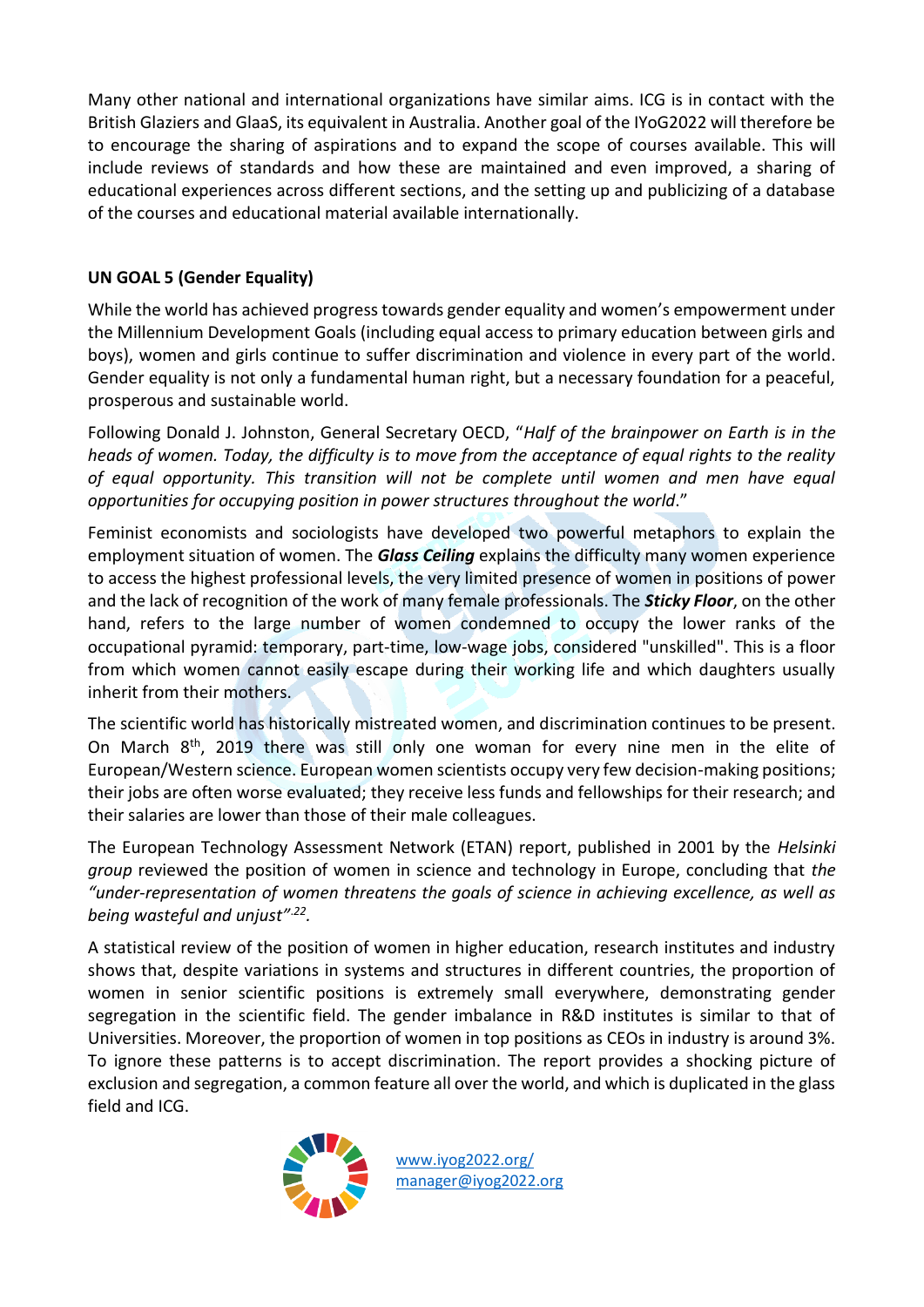Following the UN Beijing Conference on women in 1995, different reports have highlighted the importance of **"***mainstreaming***",** or *integrating gender equality*, as a main policy to be implemented in Sci/Tech fields. The arguments in favour of having more women in research decision-making positions are abundant, from human rights and ethics to economics. The arguments for social justice and fairness are obvious, but there are also functional arguments:

*Diversity increases creativity*, providing a substantially broader point of view, with more sensitivity and respect for different perspectives, which is invaluable within any organization.

*Diversity increases quality*. The closer to reality the research is, the better it can produce results and products that people actually need and use.

*Gender equality improves efficiency* as is confirmed by the recent orientation of universities towards business strategies.

It is difficult to achieve female equality in a single institution or a field, because this is a goal to be achieved across all fields, from academia to industry. But we can use a variety of tools to help women to achieve their full potential, and this applies in the glass field and ICG.

Gender equality is a must in all ICG and Year of Glass activities to be achieved by recruiting top glasswomen for committees, for plenary and invited talks, as well as positions at the CEO and Management Board level. The International Year of Glass 2022 will propose and support committees chaired by women, and every committee should be highly diverse - from congress organising committees to every team running an activity. Educating companies and other platforms for talent in how to manage diversity and make it an engine for innovation and creativity is the best way to build a brighter, more diverse future.

The limits to the participation of women in sci-tech are not professional, but social; they derive from a sexist educational model, which forces women who decide to work in science to identify themselves with models that pretend to be neutral but are subliminally masculine. In addition to implementing diversity and mainstreaming gender policies, the contradictions generated between quality and professional values, on the one hand, and expectations and social image of women on the other must be overcome. A commitment is needed to build another science from women themselves, another way of approaching scientific work - already inherent in Nature - which combines real options and does not require a choice between professional and personal life.

Gender matters. Because women are half of the world, we must become half of the glass world, beginning with the main world association related to glass (ICG).

This task transcends the world of research and industry because it must begin with the transformation of education into a co-educational project. With teaching that transmits transformative knowledge, that recognizes and incorporates the social relations of sex and constitutes a step towards a more complete culture, made by men and women. This is the challenge, because this is the future.

#### **UN GOAL 6 (Clean Water and Sanitation):**

Clean, accessible water for all is an essential aspect of the world we want to live in and there is sufficient fresh water on the planet to achieve this. However, due to damaging economics or poor infrastructure, millions of people including children die every year from diseases associated with

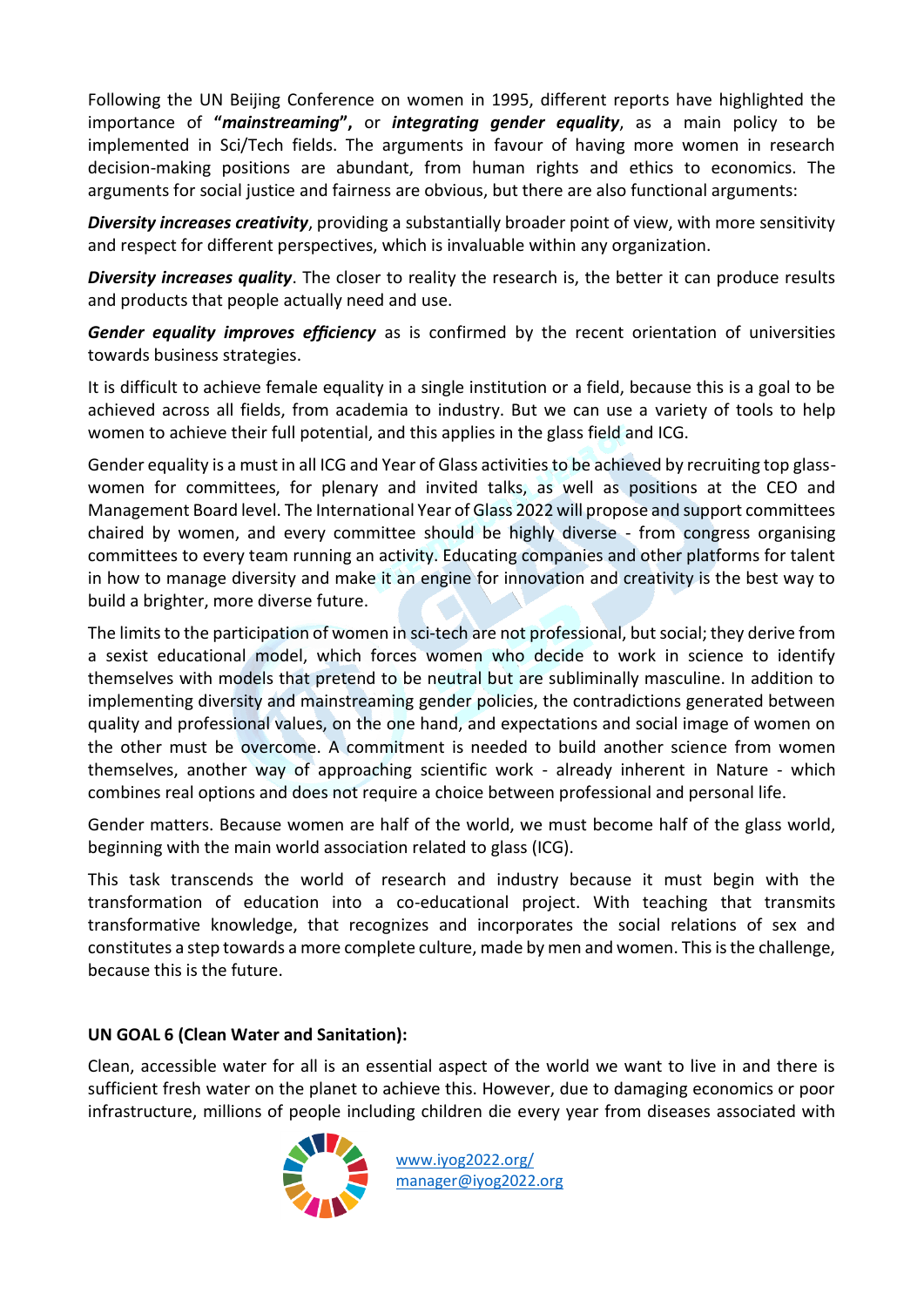inadequate water supply, sanitation and hygiene. Water scarcity, poor water quality and inadequate sanitation negatively impact food security, livelihood choices and educational opportunities for poor families across the world.

While the past century has seen an unprecedented rise in living conditions for billions of people, many hundreds of millions still live in abject poverty with no or little access to clean water. The development of porous filter materials offers opportunities to sanitize water for safe consumption. Porous glasses for such applications include foam glasses or glasses that have been separated into two phases by spinodal decomposition. Typically one phase has a lower chemical durability and can be leached out by appropriate treatment. This leaves an interconnected network of pores, where the pore width can be controlled. Such filters can also be utilized for air purification, an especially urgent issue in many countries.

On other side, the main causes of surface water and groundwater contamination are industrial discharges, excess use of pesticides, fungicides, fertilizers (agrochemicals) and landfilling domestic wastes. Wastewater treatment is based upon various mechanical, biological, physical and chemical processes. This is a combination of many operations like filtration, flocculation, sterilization or chemical oxidation of organic pollutants. During recent decades, the photocatalytic degradation of various toxic organic compounds has been proposed as a viable process to detoxify drinking water. So sunlight shining on coated glass immersed in solutions containing organic pollutants, creates a redox environment able to destroy the pollutants. Most organochloride compounds and many pesticides, herbicides, surfactants and colorings are completely oxidized into non-toxic products.

The best results have been obtained by the combined use of porous glass filters along with glass/glass-ceramic coatings of titania and solar photo-catalysis and they constitute a cost-effective solution for implementation in developing countries.

#### **UN GOAL 7 (Affordable and Clean Energy):**

Energy is central to nearly every major challenge and opportunity the world faces today. Be it for jobs, security, climate change, food production or increasing incomes, access to energy for all is essential. Working towards this goal is especially important as it interlinks with other Sustainable Development Goals. Focusing on universal access to energy, increased energy efficiency and the increased use of renewable energy through new economic and job opportunities is crucial to create more sustainable and inclusive communities, and resilience to environmental issues like climate change.

As the worldwide demand for energy increases, new technologies are required to enable renewable energy generation and more efficient energy storage. One of the most promising sources of renewable energy is the sun. Solar energy is the largest carbon-neutral source of energy of global disposability. More energy from sunlight strikes the Earth in 1 h (6.3  $\times$  10<sup>20</sup> J) than all the energy consumed on the planet in a year  $(4.7 \times 10^{20}$  J in 2004). The current exploitation of renewable energy is ≈7% (2004) of global energy consumption. The huge gap between our present use of solar energy (0.04%) and its enormous undeveloped potential defines a grand challenge in future energy research and materials technology.

Energy from the sun can be harvested via a variety of technologies, including photovoltaics, solar thermal energy generation, and photo-bioreactors. Glassy materials play a key role in each of these

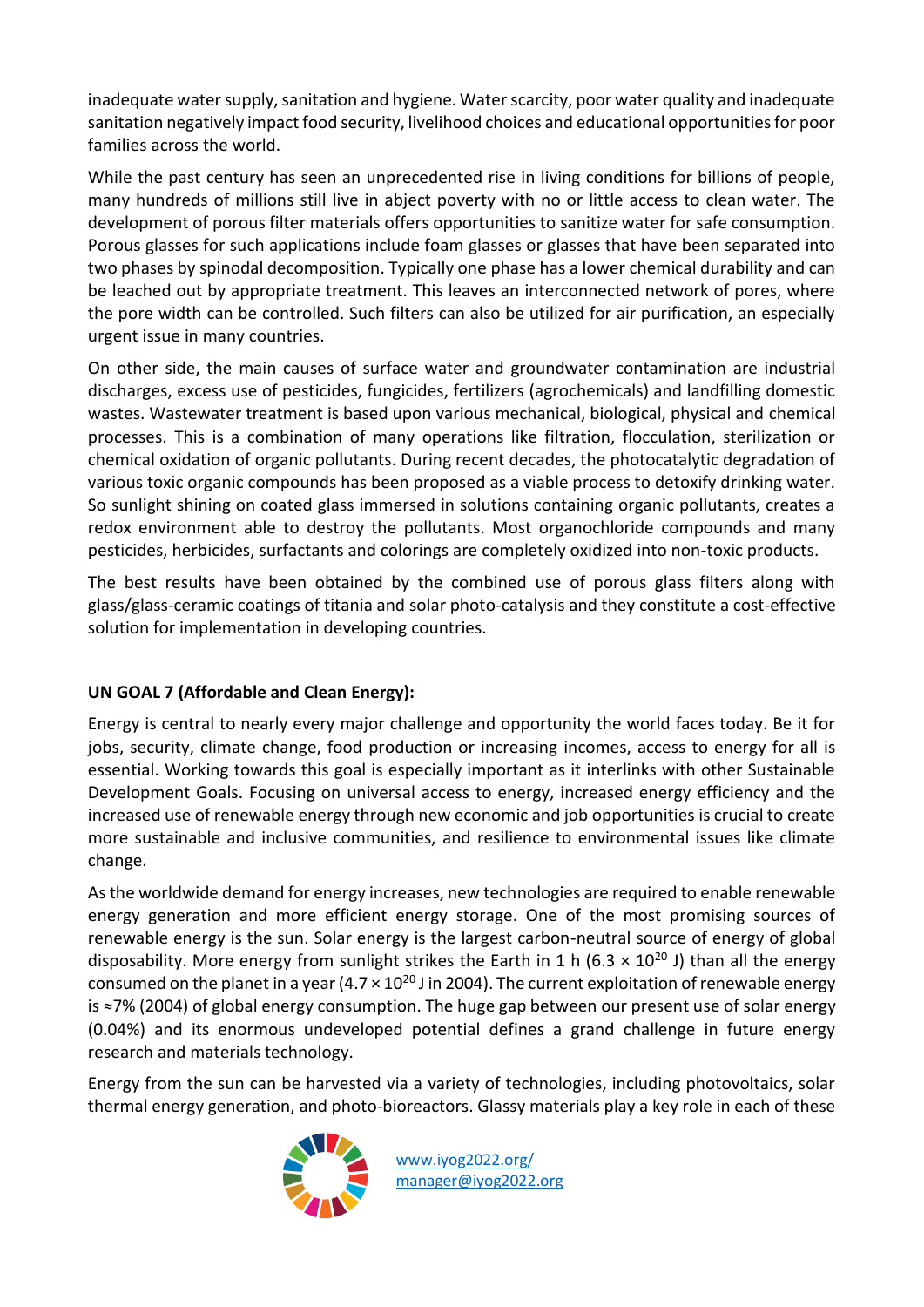technologies for enhancing the solar energy conversion efficiency and enabling the overall functionality of the device<sup>23</sup>. Photovoltaic technologies are based on the photoelectric effect, where photons are absorbed by a material to excite electrons from the valence band to the conduction band. A variety of photoelectric materials can be used in photovoltaic solar cells, including crystalline and amorphous silicon, as well as thin film semiconductors such as CdTe and copper indium gallium sulfide (CIGS). Glass design plays an important role in improving the solar energy conversion efficiency by increasing the fraction of solar energy that can be imparted to the semiconductor, e.g., through increased transparency, light trapping, or anti-reflective coatings. Glasses also provide mechanical and chemical protection for ensuring the long-term functionality of the photovoltaic cells.

Solar thermal devices offer an alternative method for harvesting energy from the sun. With solar thermal energy, parabolic glass mirrors reflect the sun's rays, directing the light onto a glass tube along the focal path of the mirrors. The solar energy heats a fluid inside the glass tube, which then powers a generator for production of electricity. Glasses for solar thermal collectors must have high mechanical strength, chemical durability, and dimensional stability with respect to large changes in temperature.

Photo-bioreactors are another approach for harvesting the sun's energy. With this approach, phototrophic microorganisms such as green algae are grown inside glass tubes. When the microorganisms are exposed to solar radiation, they convert the solar energy into chemical energy through natural photosynthesis. The conditions of the photo-bioreactor, including the optical transmission and temperature, are optimized to maximize the rate of solar energy conversion by the microorganisms.

Beyond solar energy, glass also plays a critical role in enabling efficient conversion of wind energy to electricity. The efficiency of windmills increases with longer turbine blades, which are made from fiberglass-reinforced composites. Longer blades require the development of fiberglass compositions with higher stiffness. The strength of the fiberglass-reinforced composite is also a critical property to enable larger, more efficient and more reliable windmills.

New glassy materials are also being developed for energy storage, including glass-based solid-state batteries. Here the goals are to improve energy storage density, reduce charging time, and increase the number of possible recharging cycles (i.e., improved cycling performance). The long-term safety of solid-state batteries is also of paramount concern. The performance of solid-state batteries requires a charged species with sufficiently high mobility. Typically, Li<sup>+</sup> or Na<sup>+</sup> ions are used as the conducting species. Both glass-based and glass-ceramic-based materials have been proposed as appropriate solid-state electrolyte materials<sup>24, 25, 26,, 27</sup>.

Glasses also play a critical role in nuclear power generation, which results in both high- and lowlevel radioactive waste that requires geological time scales to decay fully. Hence, the safe long-term storage of nuclear waste is of critical concern for protection of our environment and to ensure the safety of humans and wildlife living near the waste disposal sites. One effective technique for storing liquid nuclear waste is to immobilize it through vitrification in a glassy matrix<sup>28</sup>. Of course, the glass must be stable and chemically durable over thousands of years to ensure the long-term safety of the waste storage. New glasses are currently being designed to develop glass chemistries that can both enable higher solubility of the radioactive waste, while simultaneously ensuring a sufficiently

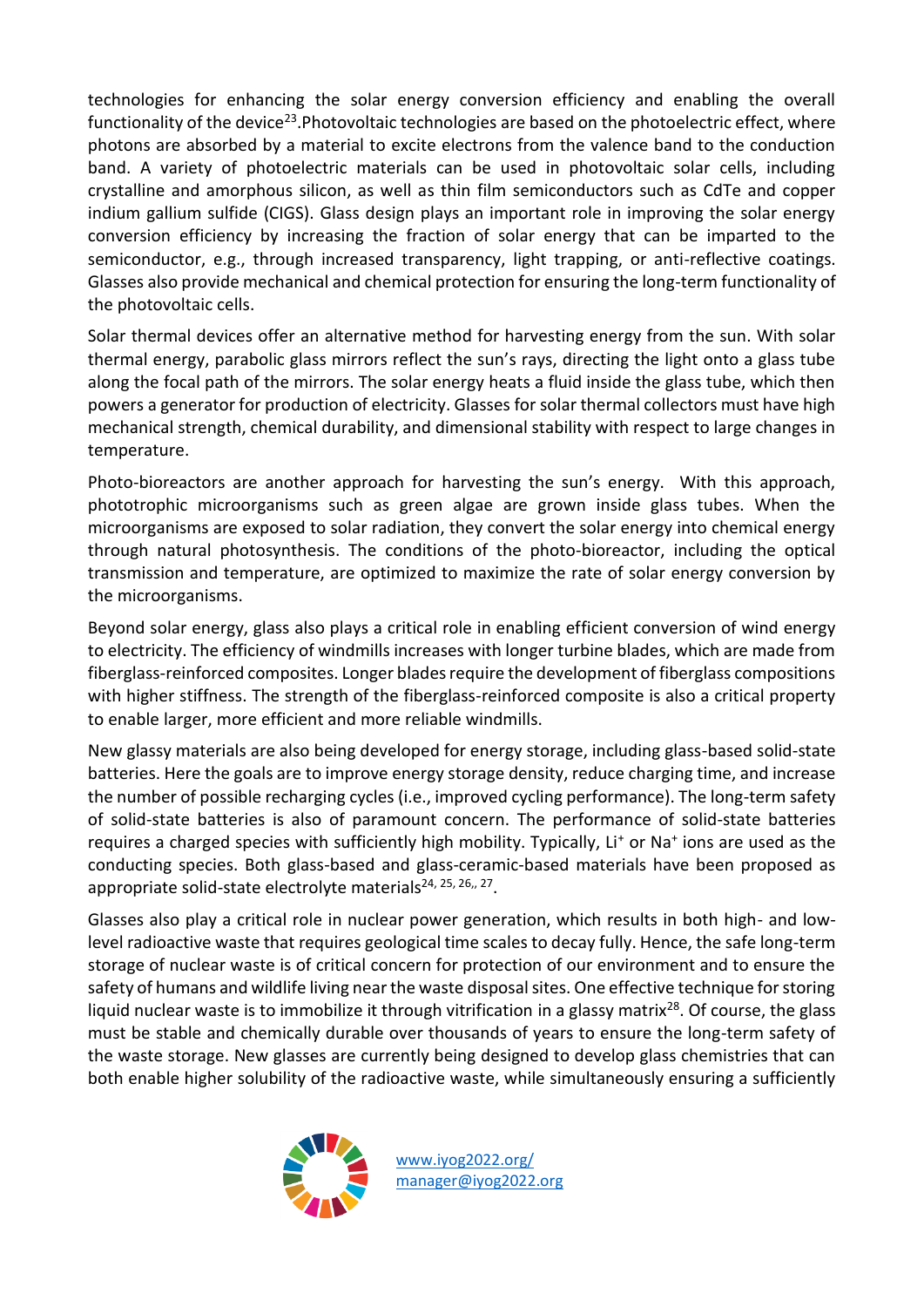high durability. Glass-ceramics have also been proposed for nuclear waste immobilization and may support an even higher density of waste storage compared to glasses<sup>29</sup>.

Glass may play a role even in the development of hydrogen-powered vehicles. One of the challenges is to realize the hydrogen storage in a small volume and light weight; a possible solution is offered by hollow glass microspheres (HGM), with diameters in the range 1 to 100 μm. One can exploit the rapid diffusion of hydrogen through the thin wall into an HGM at elevated temperatures and pressures; the gas is then trapped upon cooling to room temperature. A rapid release of the stored hydrogen is possible, for instance, by photo-induced outgassing, in which an infrared light lamp is used to accelerate the release rate<sup>30</sup>.

#### **UN GOAL 9 (Industry, Innovation and Infrastructure):**

Investments in infrastructure – transport, irrigation, energy and information and communication technology – are crucial to achieving sustainable development and empowering communities throughout the world. It has long been recognized that growth in productivity and incomes, and improvements in health and education outcomes require such capital spending. Manufacturing is an important driver of economic development and employment but the  $CO<sub>2</sub>$  emissions during fabrication must also be considered.

Technological progress is the foundation of efforts to achieve environmental objectives, such as increased resource and energy-efficiency. Without technology and innovation, industrialization will not happen, and without industrialization, development will not happen. More investment is needed to increase efficiency in the high-tech products that dominate manufacturing and a focus should be given to information and communications services (ICT) that increase connections between people. Glass products have a key role in many of these fields, especially ICT technologies.

The invention of low-loss glass optical fibers was essential in the development of the Internet, enabling exponentially growing levels of communication across the globe<sup>31</sup>. Optical fibers are the physical support that allowed the paradigm shift leading to the global communications revolution. They are the indispensable elements on which the process of globalization of the economy and industry is based, being the main support of a knowledge society.

As the demand for bandwidth continues to grow, new fiber optic technologies are being developed to enable more data to be transmitted over longer distances, while minimizing the need for signal amplification. This will involve further reductions in fiber attenuation, which may be achieved through improved material design or process optimization. Photonic crystal fibers may also enable lower-loss optical transmission, although significant process challenges must be overcome before this technology becomes viable for long-haul transmission<sup>32</sup>. New glass fibers are also being developed to enable quantum communication, which can lead to secure communication via guantumly entangled photons<sup>33</sup>. Glass fibers will play a critical role in facilitating the "Internet of Things," i.e., the interconnection of everyday appliances and objects, such as stovetops, refrigerators, etc., within buildings. This connectivity will enable such appliances to send and receive data, and perhaps even include built-in smart displays.

More generally, photonics is nowadays a broad technology enabling a vast diversity of applications, and many advances in photonics rely on the use of glasses and glass-ceramics. On one side, the photonics industry relies on many components having optical glass at their heart: indeed, glass is

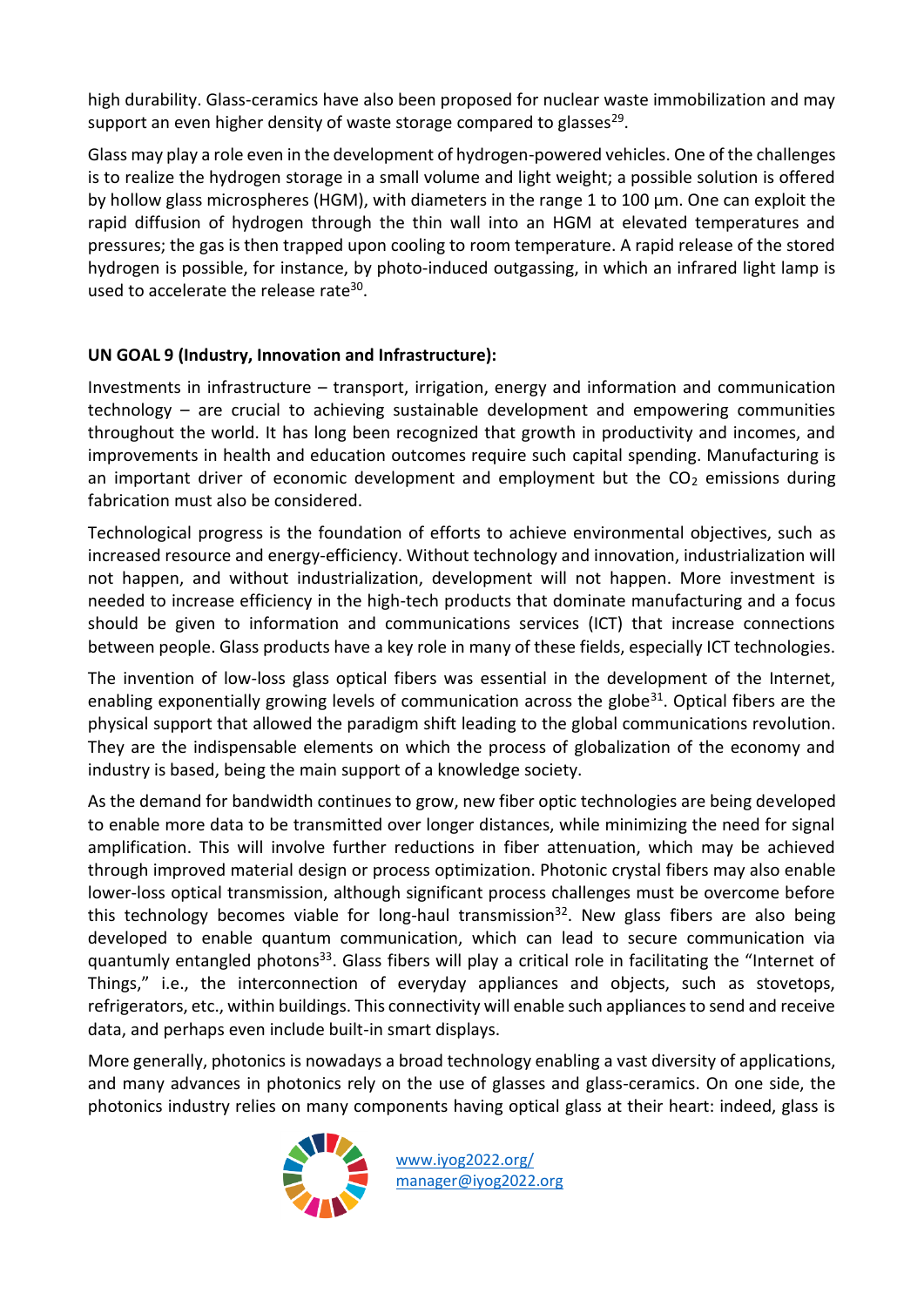critical for the fabrication of spherical lenses, aspheres, prisms, beam splitters, optical fibers, axicons, and other optical components. Similarly, the optical communications industry relies on glass components and devices: linked to optical fibers, the addressing and filtering of the information flux is largely performed by integrated optical circuits. These circuits are fabricated in glass, owing to the very low losses guaranteed by glass optical waveguides, or in hybrid material structures, where one can exploit the different properties of glass, glassy materials (such as many polymers), and semiconductors. Recent advances concern the area of wireless communications, where radio signals can be carried over a fiber-optic cable (RoF, Radio over Fiber), e.g. to facilitate wireless access, such as 5G and WiFi simultaneous from the same antenna. The radio frequency generation at millimeter wave frequency and beyond, needed for photonic RoF systems, may be performed by glass lasers, using Er-Yb doped glass waveguides**<sup>34</sup>** .

Fiber lasers, too, exploit the unique characteristics of glass doped with rare earth ions. They benefit from superior performance, compactness, versatility compared to other commercial lasers and are therefore used as a standard in many industries over the world for a huge range of applications. Their use in clinical surgery and therapy is also expanding. Besides being a technological application tool, fiber lasers constitute an excellent platform for investigating a wide range of nonlinear phenomena and to advance our understanding of nonlinear processes**<sup>35</sup>** .

LED sources, which are based on the light emission from crystalline semiconductors, often require the integration of a phosphor to produce white light or to suitably tune the emitted color, and this is often a solid glass artefact or a glass thin film doped with rare earths. One-dimensional photonic crystal structures, which allow manipulation of the passage of light, may be realized by the deposition of glass layers with different refractive indices (e.g. using a sol-gel process) . 2D and 3D photonic crystals are fabricated by self-assembling ordered arrays of glass nanoparticles. Their application to sensing is attracting a growing interest, but glass micro- and nano-spheres may also offer solutions to many other problems<sup>36</sup>.

Another emerging field is that of flexible and stretchable photonics: it is envisaged that the fabrication of integrated optical circuits in thin films deposited on top of ultra-thin glasses may lead in the near future to a breakthrough similar to what is happening with flexible electronics. Wearable photonic monitors and sensors will be soon within reach<sup>37</sup>.

Glass has also played a revolutionary role in information display, from early televisions based on cathode ray tubes to more recent flat panel displays**<sup>38</sup>Error! Reference source not found.**. As the resolution of these displays improves by using smaller pixel sizes, the requirements on the high-tech glass substrates become more and more stringent**<sup>39</sup>** . New glasses must be developed to improve dimensional stability during the display fabrication process, that is to minimize the magnitude of volume relaxation as the thin film electronics constituting the display are deposited onto the glass substrates. New ultra-thin glasses are also being developed to enable bendable or even foldable displays**<sup>40</sup>**. Advanced glasses are also being developed for visualizing information through augmented and virtual reality devices, which perhaps represents the next revolution in information display technology**<sup>41</sup>** .

In addition to their critical role in the transmission and display of information, glasses have also revolutionized data storage. Chalcogenide-based phase change memories have enabled rewritable data storage by toggling localized regions between glassy and crystalline states, which represent either 1 or 0 bits<sup>42</sup>. High-density magnetic memory disks are built on high-strength, high-stiffness

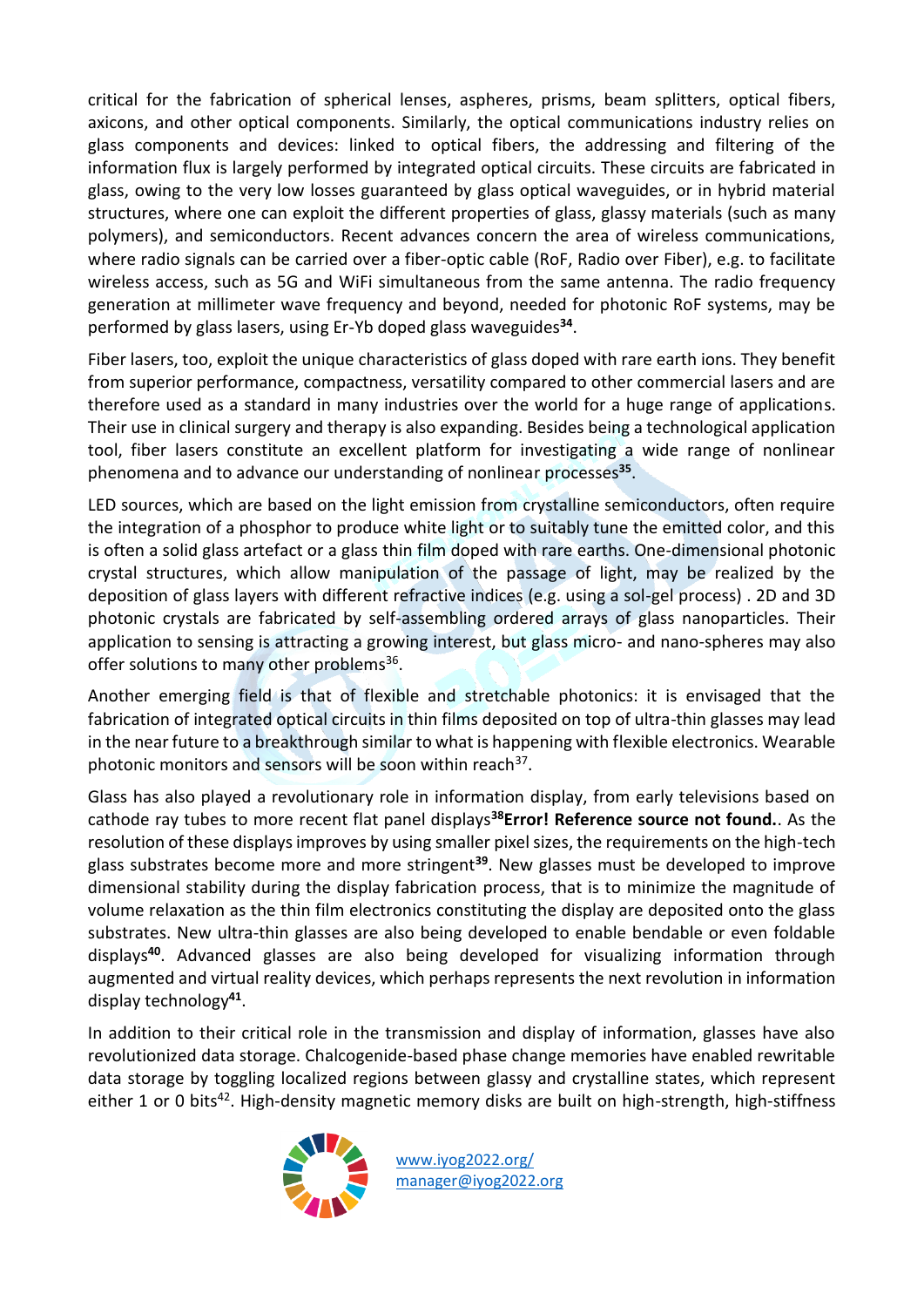glass substrates to enable faster rotational speeds and higher-density memory storage<sup>43</sup>. Glasses are also promising materials for next-generation holographic memories, which could enable exceptionally high data storage densities<sup>44</sup>.

Among new glass processing techniques, Sol-gel plays an important role. This is a liquid phase, wet chemistry-based technology interest in which has grown steadily for the past 50 years and has recently gained momentum for applications in optics, optoelectronics and photonics. Sol-gel is a low temperature, energy-saving, low-cost technology, especially suitable for glassy coatings and membranes. Such coatings are used for: mechanical and corrosion protection; anti-reflection; hydrophobicity; photocatalytic self-cleaning and fuel cells; optic and optoelectronic functionalities in solar cells, solid-state lighting and optical communications; and from discrete devices such as optical filters, switches and waveguides to integrated optical circuits.

Glass plays also a key role in transport technologies, leading the design and production of smart windscreens that are revolutionizing vehicle safety. Flat glass is used to make windscreens, backlights, windows and sun roofs for a wide range of automobile and transport applications, from cars to cruise ships, trains, aircrafts or buses.

Innovative high-tech glazing solutions have been developed to minimize heat gain in vehicles and offer thermal comfort all year around, to reduce vehicle weight through the use of lightweight glazing, to provide maximum visibility for optimum driving conditions, to integrate new features that enhance the driving experience and to safeguard the vehicle occupants in case of accident. Glazing solutions for the automotive industry need to offer the highest possible performance in terms of safety, security and durability, as well as style and comfort for vehicle manufacturers and for their passengers<sup>45</sup>.

The crucial role of glass products in clean and renewable energy were just described in Goal 7.

#### **UN GOAL 11 (Sustainable Cities and Communities):**

Cities are hubs for ideas, commerce, culture, science, productivity, social development and much more. At their best, cities have enabled people to advance socially and economically. With the number of people living within cities projected to rise to 5 billion people by 2030, efficient urban planning and management practices must be in place to deal with the impact of urbanization. Common issues include congestion, lack of funds to provide basic services, a shortage of adequate housing, declining infrastructure and rising air pollution. Challenges linked to rapid urbanization, such as the safe removal and management of solid waste, must be overcome in ways that allow cities to continue to thrive and grow.

Following the discussions in Goal 9, it is worth repeating that glass technologies are essential in the development of modern transportation. For example, chemically strengthened glasses are essential for the safety of airplane cockpit windshields. New lightweight, high-strength glasses are being developed for automotive windshields to improve fuel efficiency and passenger safety<sup>46</sup>. Glassy materials will also play a more prominent role in automotive interiors, especially with the development of self-driving vehicles. With humans expected to play a less active role in driving the vehicle, glass displays and touch screens will provide new options for entertainment and connectivity on the road. However, the glass and glazing industry are increasingly going beyond this by offering innovative products that dramatically reduce fuel consumption and  $CO<sub>2</sub>$  emissions. Thus,

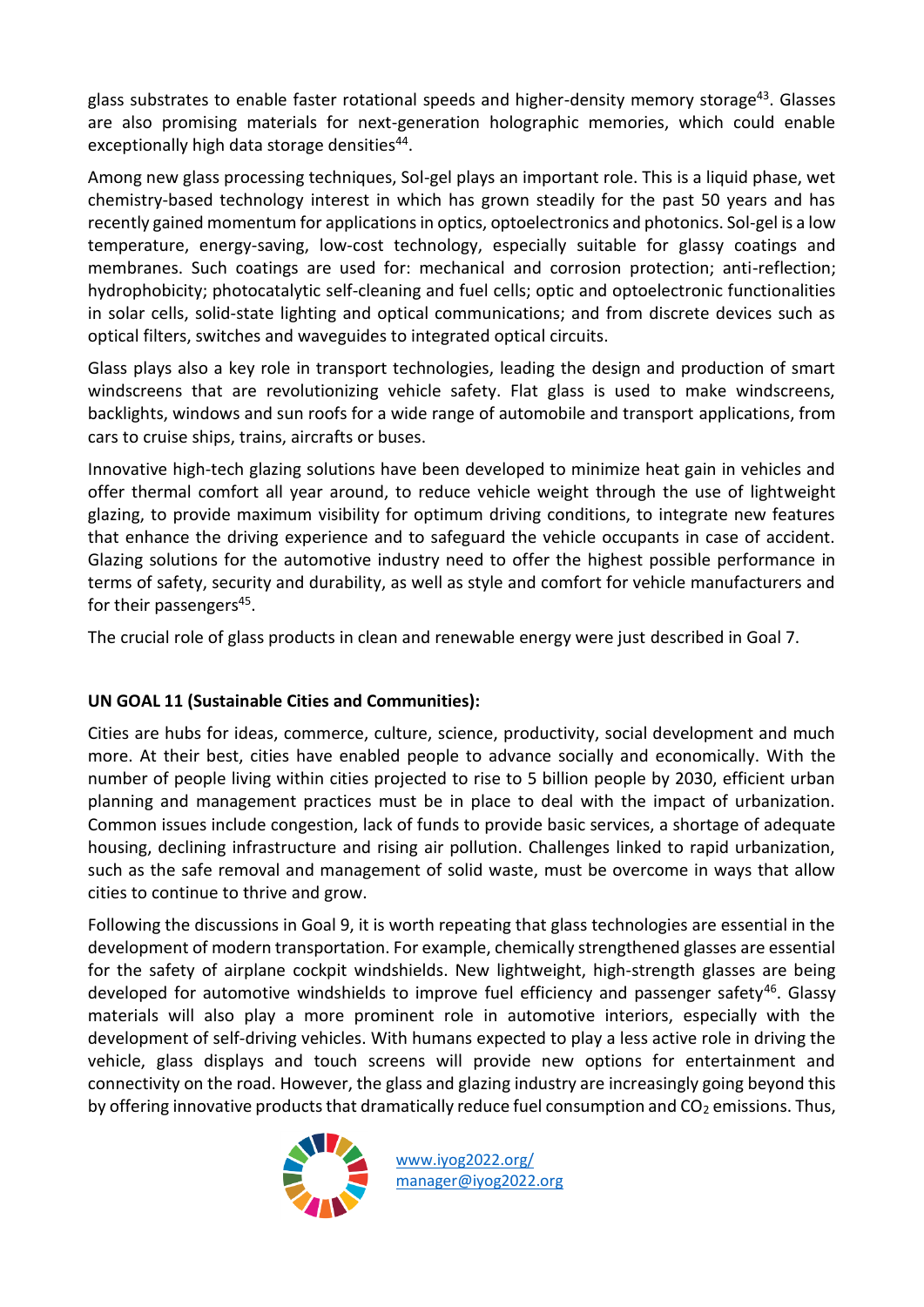they are taking an active role in contributing to innovative and technological competitiveness as well as to the greening of the transport sector. Weight reduction, solar control glazing and the development of electric vehicle-specific glazing notably achieve this.

The flat glass industry is also actively developing new energy efficiency technologies for buildings; newly developed glass and glazing units can significantly reduce the need for heating and cooling, reducing energy consumption and the associated emission of carbon dioxide. Advances in glass coatings will enable the development of energy neutral buildings, or even buildings that contribute to the energy grid.

Contemporary residential and commercial architectural design increasingly incorporates more and larger window areas. This design trend is supported by the evolution of energy-efficient glazing, the most effective being capable of dramatically reducing heat gain and heat loss. Many of these energyefficient glazing options also provide some measure of UV protection<sup>47</sup>. A recent TNO study quantifies the energy savings and  $CO<sub>2</sub>$  emission reduction potential from high-performance glazing<sup>48</sup> across the 28 EU Member States for both 2030 and 2050 horizons. In addition to the maximum potential, whereby all windows are equipped with high-performance glazing across all EU buildings, it also simulates the impact of various window replacement rates, all compared to a baseline scenario. The study draws on recent scientific sources to define input parameters such as today's European building stock and performance, the evolution in the energy mix, the penetration of highperformance heating and cooling equipment and so on.

The two scenarios studied show that windows equipped with high-performance glazing have the potential to deliver up to 75.5 Mtoe of energy savings in 2030 and 67.3 Mtoe in 2050. This correspond to annual  $CO<sub>2</sub>$  emission avoidance of up to 94.2 Million tons and 68.5 Million tons in 2030 and 2050 respectively. The study shows an energy saving potential in 2030 equivalent to a reduction of 30% in the energy consumption of buildings, showing windows to be key components in the energy performance. The European Union is targeting the objective of becoming the first climate neutral economy by 2050. To achieve this ambitious goal, reducing drastically energy consumption from buildings is a necessity even if Europe succeeds in decarbonizing its energy production.

The contribution of glazing to a climate neutral Europe could potentially be even higher. New glazing products, such as switchable/ electrochromic glazing, glazing-integrated photovoltaics or other novel technologies, not considered in the TNO study, could generate additional  $CO<sub>2</sub>$  savings.

**Glass containers** are also key players in the route to reducing solid urban waste (SUW). The "*Reduce, Reuse, Recycle"* Waste Hierarchy constitutes the main rule to reduce the amount of waste generated, and to improve overall waste management processes, offering guidance for creating a sustainable life. More than 60% of SUW is containers and packaging, mostly single use, usually manufactured from non-renewable raw materials, or which, if renewable, are nevertheless being exploited faster than their regeneration rate.

Reduce is possible by consuming durable goods with long warranties and avoiding disposable items. In the case of containers, returnable glass bottles are consumed in hotels and restaurants while single-use containers are preferred by supermarkets. Glass containers, mainly jars and pots, are often reused to store items in the kitchen though. The third R, recycling, implies the transformation of the object into a raw material that can be shaped into a new item. Glass is the only container recyclable in the hard meaning of the concept: one glass bottle produces another glass bottle. Glass

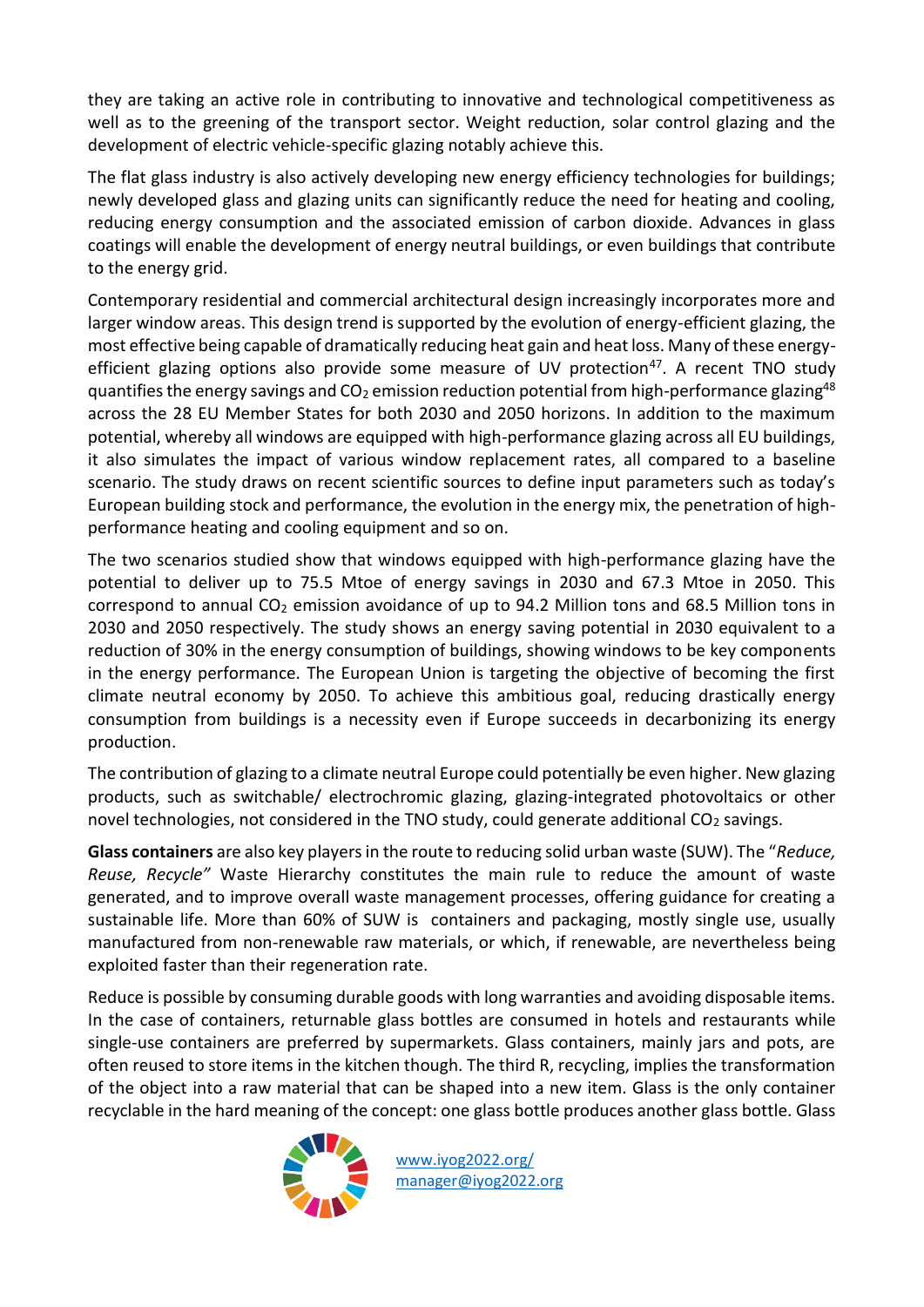can be infinitely recycled thus being a perfect example of "circular economy" expressed as "from cradle to cradle". Moreover, glass containers are the only ones with the GRASS and Food Safety stamp in Europe and US.

The ever expanding use of clean and renewable energies, especially PV-solar energy for housing along with the use of low-energy LED lighting offer other ways to reduce energy consumption, lowering  $CO<sub>2</sub>$  emissions and pollution in cities.

From greener transport to efficient architectural glazing, from the installation of PV panels to the use of glass containers that respect the 3R rule, glass is essential to improving the use of natural resources, lowering  $CO<sub>2</sub>$  emissions and pollution while enhancing the life of citizens.

Culture in all its expressions is an essential element in improving and developing the life of cities and the well-being of its inhabitants. Among cultural institutions, museums play a strategic role in making cities and communities inclusive, safe, and sustainable.

Museums are places where the tangible and intangible heritage of humanity and its environment is preserved, studied, and exhibited for the purposes of education, study and enjoyment. Communities identify museums as spaces for sharing ideas in a safe, inclusive, and accessible environment<sup>49</sup>.

Being multidisciplinary institutions open to people and embedded in the community, museums can play a strategic role in enhancing the knowledge of glass among citizens. They are crucial for dissemination, educational activities, and hands-on experience.

Even if the origin of museums is rooted in western society and culture, most communities worldwide host museums and recognize them as a tool for empowering people, giving them resources for learning and developing skills, while enhancing their quality of life and wellbeing.

Art, science, archaeology, history, and social sciences find their meeting point in specialized glass museums and museums with collections of glass. They display glass objects from the antiquity to the present-day, not only works of art but also glass for everyday use, as well as specialized glass for industry and science.

Museums have plenty of stories to tell, describing raw materials and techniques needed for producing glass and glass objects along the centuries, and giving insight into the life of the people who created and used them.

Glass museums have educational programs for children and adults aimed at raising knowledge about glass, its history and use. They ensure inclusive and equitable quality education and promote lifelong learning opportunities for all (see also goal 4).

Many glass museums are equipped with hot and cold workshops and studios which can provide invaluable opportunities for learning. Glassmaking activities are also tools which create inclusivity.

#### **UN GOAL 12 (Responsible Consumption and Production):**

Sustainable consumption and production are about promoting resource and energy efficiency, sustainable infrastructure, and providing access to basic services, green and decent jobs and a better quality of life for all. Currently, consumption of natural resources is increasing, particularly within Eastern Asia. Countries are though addressing challenges regarding air, water and soil pollution.

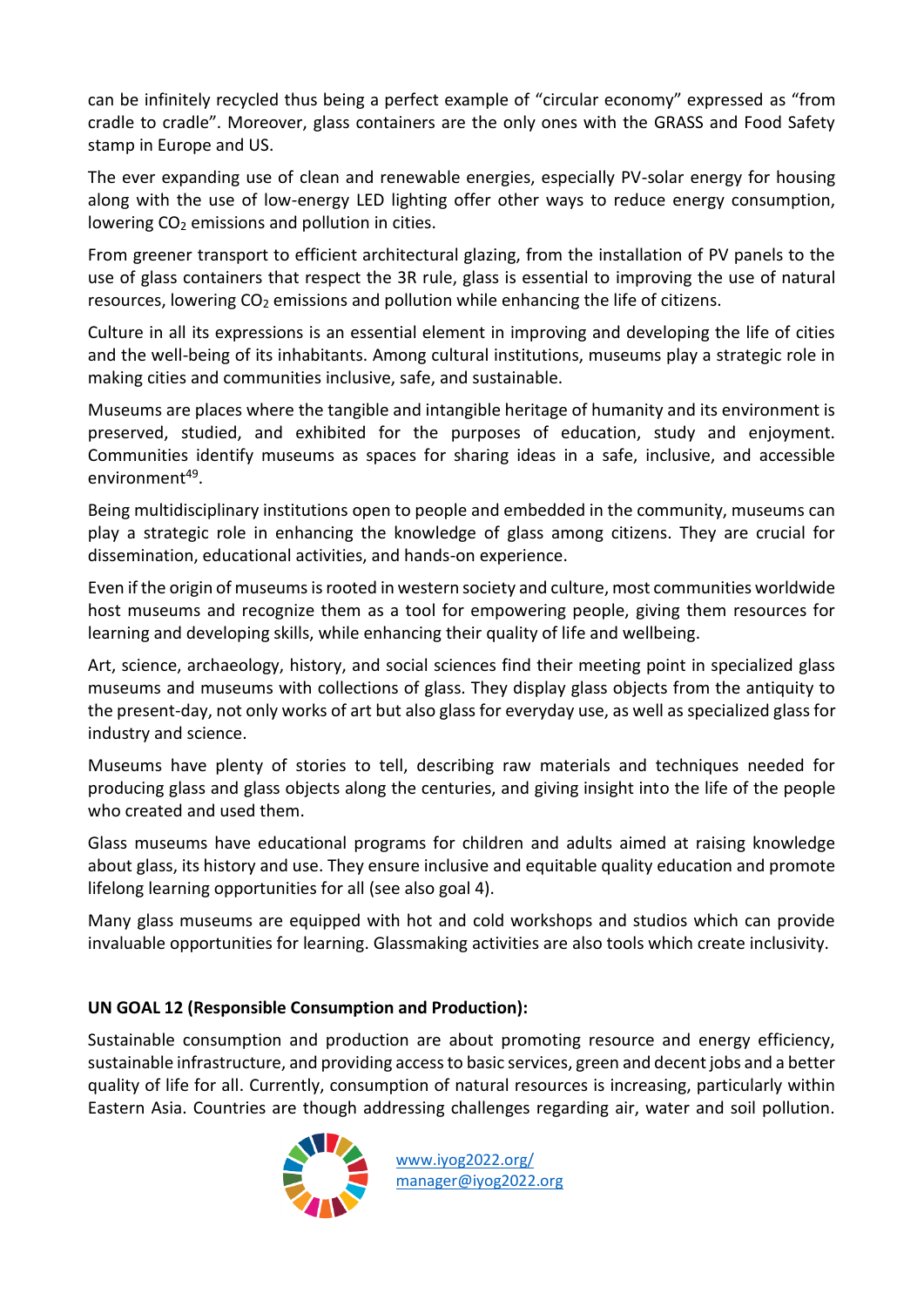Since sustainable consumption and production aims at "doing more and better with less", net welfare gains from economic activity can increase by reducing resource use, degradation and pollution along the whole life cycle, while increasing the quality of life. There also needs to be significant focus on the operation of the supply chain, involving everyone from producer to final consumer.

Glass is an environmentally friendly material in many ways. Most glasses are made from safe, readily available raw materials such as sand, soda ash, and limestone. Also, glasses can be reused and recycled any number of times. In addition to using more recycled materials, the glass industry is currently developing more energy efficient melting technologies to reduce the carbon footprint of glass manufacturing. One approach to reduce the environmental impact of glass manufacturing is the development of alternative glass compositions with lower melting temperatures compared to traditional soda lime silica glasses. The ultimate goal is to achieve carbon-neutral manufacturing.

As discussed in Goal 11, the glass industry offers recyclable goods, from glazing to containers and vehicle windscreens. Glass is the only material which is infinitely recyclable.

Educating consumers on sustainable consumption and lifestyles is essential, by providing them with adequate information through standards and labels and engaging in sustainable public procurement. The concepts of a "circular economy" have to be understood by citizens to commit to the challenges of global change; explaining how it will be possible to maintain lifestyle without damaging the planet.

#### **UN GOAL 13 (Climate Action):**

Climate change is now affecting every country on every continent. It is disrupting national economies and affecting lives, costing people, communities and countries. Weather patterns are changing, sea levels are rising, weather events are becoming more extreme and greenhouse gas emissions are at their highest levels in human history.

Affordable, scalable solutions are now available to enable countries to leapfrog to cleaner, more resilient economies. The pace of change is quickening as more people are turning to renewable energy and a range of other measures that will reduce emissions and increase adaptation efforts. Climate change, however, is a global challenge that does not respect national borders. It is an issue that requires solutions that need to be coordinated at the international level to help developing countries move toward a low-carbon economy. Paths towards decarbonization are being developed by the glass industry, for a low-carbon economy $50$ 

Glass artefacts have a major role in combating climate change due to their energy saving functions and despite the relative high energy demand for batch melting and the generation of  $CO<sub>2</sub>$  during glass production. The energy efficiency of glass melting itself has increased substantially in the last decades via the use of recyclable post-consumer waste glasses and the reduced weight of glass products, e.g. for container glasses by 25% ( $\approx$ 300 kg CO<sub>2</sub>/1000 kg glass).

Although often taken for granted, glass windows allow light into homes and offices while also protecting the occupants from harsh weather conditions<sup>[27](#page-17-0)</sup>**Error! Reference source not found.**. Today, glass is widely used in architecture for both its practical functionality and its appealing aesthetics. Some newly developed architectural glasses include photochromic<sup>51</sup> and

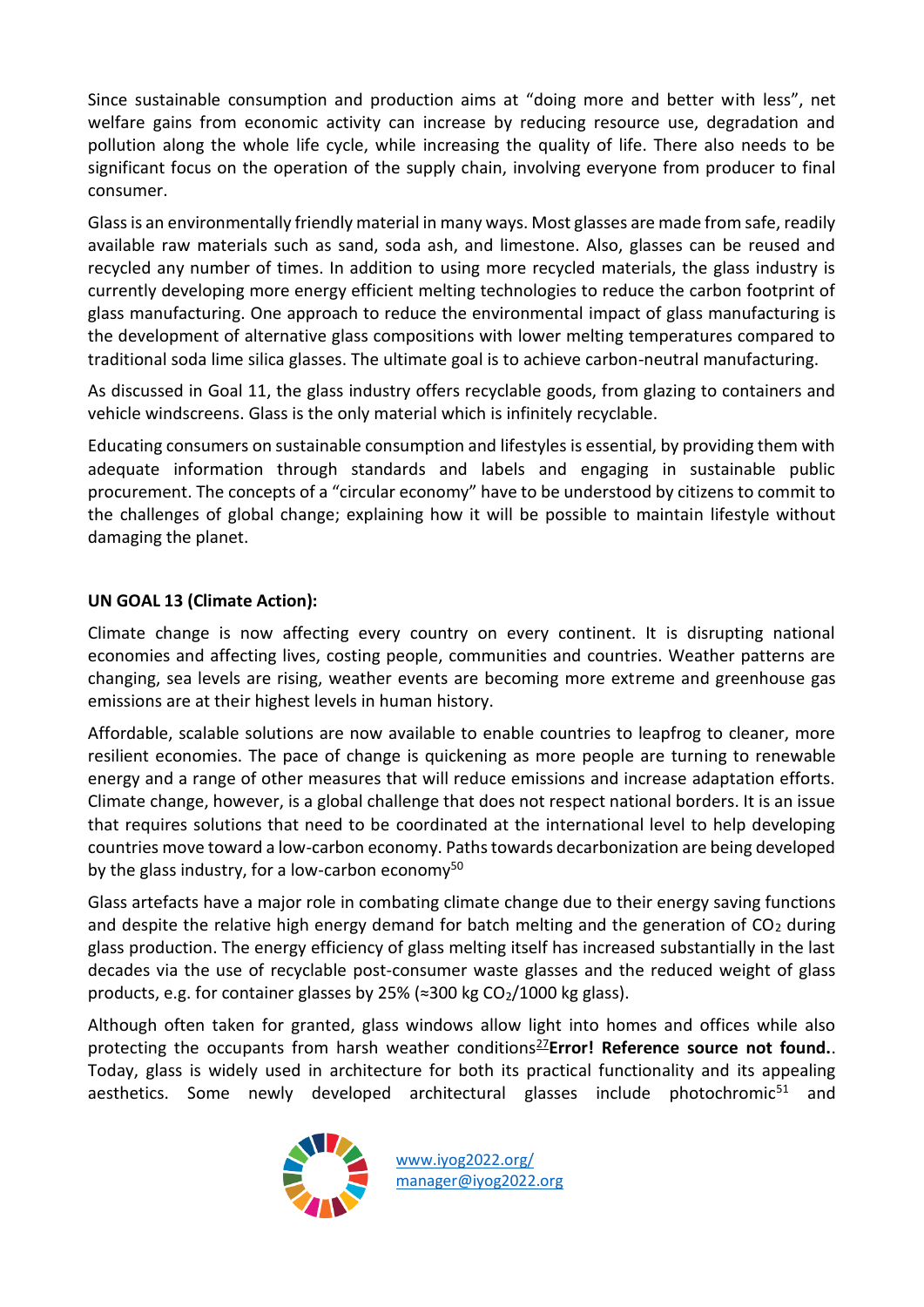electrochromic<sup>52</sup> materials, which enable windows to adapt dynamically to sunlight conditions so improving energy efficiency.

Vacuum insulated glazing is another technology which has improved energy efficiency**<sup>53</sup>**. Traditional double-pane windows are filled with a noble gas such as argon between the two panes, which reduces the transfer of heat. With vacuum insulated glazing, a vacuum replaces the noble gas to reduce heat transfer further. The strength of the glass panes becomes more critical with vacuum insulated glazing, since small spacers are required to maintain the plane parallel geometry of the two glass panes, and localized stresses are generated near the contact points of the glass with these spacers. Also, the panes must be perfectly sealed to prevent the diffusion of air into the vacuum.

In architectural spaces, laminated glasses are being developed which increase acoustic damping to reduce "noise pollution" in homes and offices. For example, a recent patent includes a viscoelastic acoustic damping layer between two panes of glass to increase sound absorption**<sup>54</sup>** .

The energy saving glass products, including low-emissivity double glazing in buildings, mineral wool and foam glass for insulation and continuous filament glass fiber for production of wind turbines, lighter vehicles, etc. compensate several times over during their service life for the energy consumption of their production. For example, the replacement of single with double-glazed windows will save 60 kg CO<sub>2</sub>/year due to heat insulation compared to approximately 25 kg CO<sub>2</sub>/m<sup>2</sup> emissions for their manufacture, i.e. the energy payback time is 5 months. Similarly, the promotion of glass containers is important not only because they fulfil the 3R' rule but because the use of recycled glass reduces the energy consumption in glass furnaces. Indeed, the energy necessary to melt glass is reduced by 2,5% for each 10% of batch replaced by cullet; for 100% green bottle recycling this means a reduction above 20% and 15% for amber glass.

#### **UN GOAL 14 (Life Below Water):**

The world's oceans – their temperature, chemistry, currents and life – drive global systems that make the Earth habitable for humankind. Our rainwater, drinking water, weather, climate, coastlines, much of our food, and even the oxygen in the air we breathe, are all ultimately provided and regulated by the sea. Throughout history, oceans and seas have been vital conduits for trade and transportation. Careful management of this essential global resource is a key feature of a sustainable future.

Plastic waste is currently polluting the world's oceans and other bodies of water. The ingestion of plastic by fish and other marine animals also causes health problems in humans consuming fish and seafood. The toxins found in plastics can lead to numerous health problems, including immune disorders, birth defects, and several types of cancer.

Glass packaging can be used as a safe and clean alternative to plastics to address this problem and eliminate plastic waste. Glasses are made from natural, safe, and abundant materials such as sand, soda ash, and limestone. Glasses are also infinitely recyclable as described previously. Elimination of plastics will promote the health of life below the water and the health of humans who consume fish and seafood as part of their diet.

**UN GOAL 17 (Partnerships to Achieve the Goal):** 

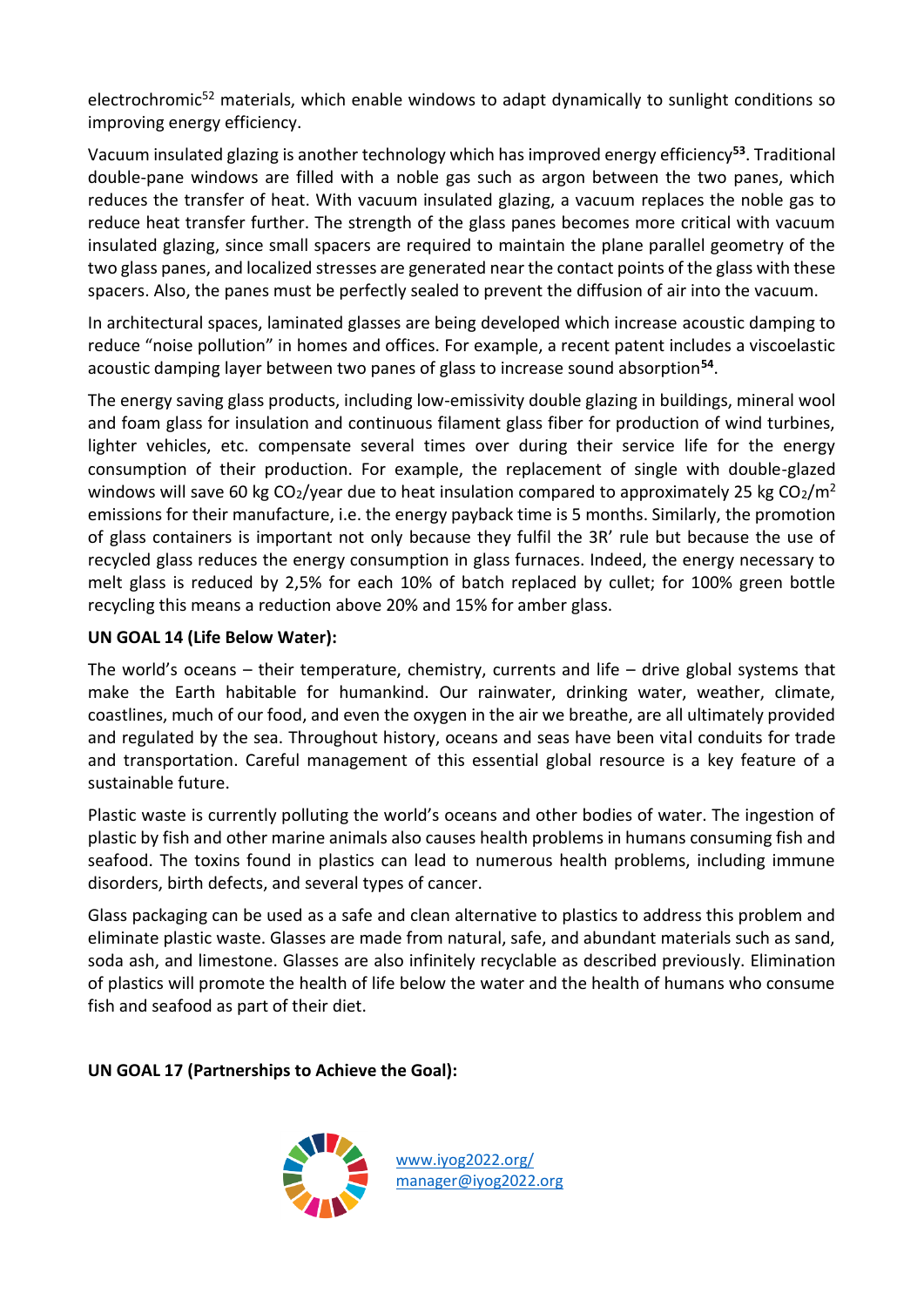A successful sustainable development agenda requires partnerships between governments, the private sector and civil society. These inclusive partnerships built upon principles and values, a shared vision, and shared goals that place people and the planet at the center, are needed at the global, regional, national and local level.

Urgent action is needed to mobilize, redirect and unlock public and private resources to deliver on sustainable development objectives. These include green energy, infrastructure and transport, as well as information and communications technologies.

The main goal of an International Year of Glass 2022 is to activate partnerships between governments, R&D and academia, companies and civil society. This is the key to this application – the many arguments supporting the significance of glass as an enabling material for building a sustainable society. With its unparalleled versatility and technical capabilities, glass material has fostered numerous cultural and scientific advancements in communications, optics, energy, and medicine. But glass involves much more than science. Glass is also art, the history of this material sharing the history and evolution of humankind.

A UN Year of Glass in 2022 will underline the technological, scientific, economic, historical and artistic role of glass in our societies. It will emphasize the rich possibilities of developing technologies and their potential contribution to meeting the challenges of a sustainable and fairer society. It will bring together the multicolored threads of technology, social history and art through educational programs and museum exhibitions.

To achieve these ambitious aims the key will be to promote networking among: every type of glass association; universities, colleges and schools; R&D centers, and industry, including producers and suppliers; and museums and civil society. This great mobilization will require activation of national governments, industry, academia and cultural centers to support the initiative and promote a wide range of activities related to this IYoG2022. All our effort will focus on demonstrating that glass is the transparent tool able to build a sustainable planet based on more developed and fairer societies.

#### <span id="page-17-0"></span>**References**

- <sup>1</sup> THE AGE OF GLASS, A Cultural History of Glass in Modern and Contemporary Architecture, Stephen Eskilson, Bloomsbury Academic, Bloomsbury Publishing PLC. ( 2018 )
- <sup>2</sup> Morse, D.L., & Evenson, J.W. (2016). *International Journal of Appied Glass Science*, 7, 409.
- <sup>3</sup> Varshneya, A. K., & Mauro, J. (2019). *Fundamentals of Inorganic Glasses* (3 ed.). Elsevier
- 4 Stern, M. E. (2007). Glass in a Philological Context. *Mnemosyne, 60*, 341-406.

<sup>5</sup> Fu, Q., Saiz, E., Rahaman, M. N., & Tomsia, A. P. (2011). Bioactive glass scaffolds for bone tissue engineering: state of the art andfuture perspectives. *Materials Science and Engineering, 31*, 1245.

<sup>6</sup> Jones, J. R., Brauer, D. S., Hupa, L., & Greenspan, D. C. (2016). Bioglass and Bioactive Glasses and Their Impact on Healthcare. *International Journal of Applied Glass Science, 7*, 423-434.

<sup>7</sup> Hench, L. L., & Polak, J. M. (2002). Third-Generation Biomedical Materials. *Science*, 1014-1017.

<sup>8</sup> Hoppe, A., Güldal, N. S., & Boccaccini, A. R. (2011). A review of the biological response to ionic dissolution products from bioactive glasses and glass-ceramics. *Biomaterials*, 2757-2774.

<sup>9</sup> Lindfors, N. C., Hyvönen, P., Nyyssönen, M., Kirjavainen, M., Kankare, J. & Gullichsen, E. (2010). Bioactive glass S53P4 as bone graft substitute in treatment of osteomyelitis. *Bone, 47*, 212-218.

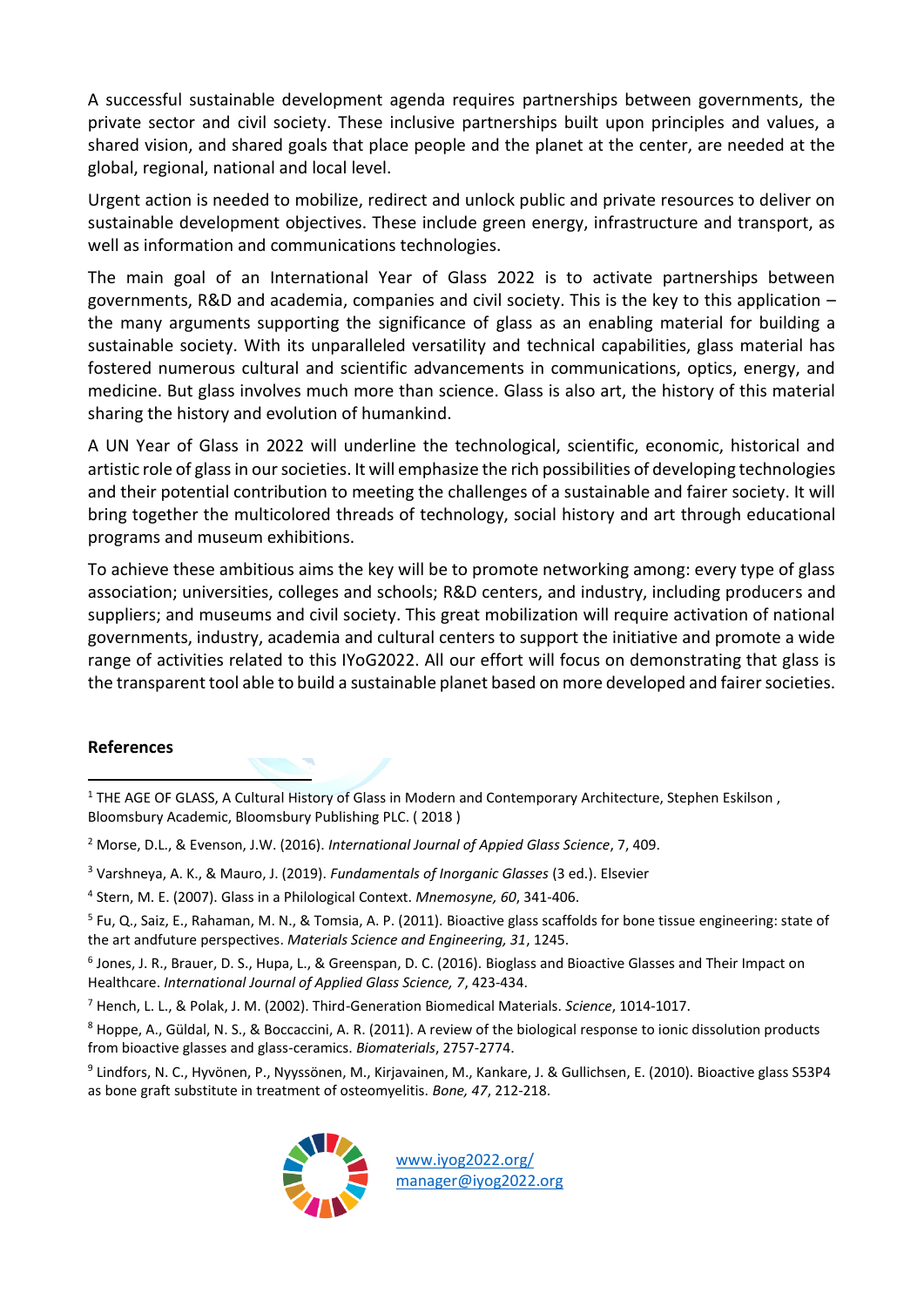<sup>10</sup> De Giglio, R., Stefani, I., Mondello, T., De Filippis, G., & Mazzone, A. (2018). BIOACTIVE GLASS S53P4: a new opportunity for the treatment in the diabetic foot osteomyelitis. *European Journal of Internal Medicine, 54*, e15-e16.

<sup>11</sup> Wray, P. (2011). Materials for nuclear energy in the post-Fukushima era. *American Ceramic Society Bull., 90*, 24.

<sup>12</sup> Rahaman, M. N., Day, D. E., Bal, S. B., Fu, Qiang., Jung, S. B., & Bonewald, L. F. (2011). Bioactive glass in tissue engineering. *Acta Biomaterialia, 7*, 2355.

<sup>13</sup> Vallet-Regí, M., Colilla, M., Izquierdo-Barba, I., & Manzano, M. (2018). Mesoporous Silica Nanoparticles for Drug Delivery: Current Insights. *molecules*.

<sup>14</sup> Dimbleby, V. (1953). Glass for pharmaceutical purposes. *Journal of Pharmacy and Pharmacology, 5*, 969.

<sup>15</sup> Gerhardt, A., Mcgraw, N. R., Schwartz, D. K., Bee, J. S., Carpenter, J. F., & Randolph, T. W. (2014). Protein Aggregation and Particle Formation in Prefilled Glass Syringes. *Journal of Pharmaceutical Science, 103*, 1601-1612.

<sup>16</sup> Gerhardt, A., Nguyen, B. H., Lewus, R., Carpenter, J. F., & Randolph, T. W. (2015). Effect of the Siliconization Method on Particle Generation in a Monoclonal Antibody Formulation in Pre-filled Syringes. *Journal of Pharmaceutical Science, 104*, 1601-1609.

<sup>17</sup> Pillai, S. A., Chobisa, D., Urimi, D., & Ravindra, N. (2016). Pharmaceutical Glass Interactions: A Review of. *Journal of Pharmaceutical Science and Research, 8(2)*, 103-111.

<sup>18</sup> Iacocca, R. G., & Allgeier, M. (2007). Corrosive attack of glass by a pharmaceutical compound. *Journal of Materials Science, 42*, 801-811.

<sup>19</sup> Guadagnino, E., & Zuccato, D. (2012). Delamination propensity of pharmaceutical glass containers by accelerated testing with different extraction media. *Journal of Pharmaceutical Science, 66(2)*, 116-125.

<sup>20</sup> Rothaar, U., Klause, M., & Hladick, B. (2016). *Journal of Pharmaceutical Science and Technology*.

<sup>21</sup> Takada, A., Parker, J., Durán, A., & Bange, K. (s.f.). *Teaching Glass Better* (11 ed.).

<sup>22</sup>Directorate-General for Research and Innovation (European Commission), E. C. (2000). *Promoting excellence through mainstreaming gender equality: A report from the ETAN expert working group on women and science.* EU Publication, Science policies in the European Union.

<sup>23</sup> Deubener, J., Helsch, G., Moiseev, A., & Bornhöft, H. (2009). Glasses for solar energy conversion systems. *Journal of the European Ceramic Society, 29*, 1203-1210.

<sup>24</sup>Hayashi, A., Ohtomo, T., Mizuno, F., Tadanaga, K., & Tatsumisago, M. (2003). All-solid-state Li/S batteries with highly conductive glass–ceramic electrolytes. *Electrochemistry Communications, 5*, 701-705.

<sup>25</sup> Takada, K., Aotani, N., Iwamoto, K., & Kondo, S. (1996). Solid state lithium battery with oxysulfide glass. *Solid State Ionics, 86-88*, 877-882.

26 Martin, S. W. (1991). Ionic Conduction in Phosphate Glasses. *Journal of the American Ceramic Society, 74*, 1767.

<sup>27</sup> Braga, H. M., Murchison, A. J., Ferreira, J. A., Singh, P., & Goodenough, J. B. (2016). Glass-amorphous alkali-ion solid electrolytes and their performance in symmetrical cells. *Energy & Enviromental Science, 9*, 948.

<sup>28</sup> Vienna, J. D. (2010). Nuclear Waste Vitrification in the United States: Recent Developments and Future Options. *International Journal of Applied Glass Science, 1*, 309-321.

<sup>29</sup> McCloy, J. S., & Goel, A. (2017). Glass-ceramics for nuclear-waste immobilization. *MRS Bulletin, 42*, 233-240.

<sup>30</sup> Righini, G. C. (2018). Glassy Microspheres for Energy Applications. *Micromachines, 9(8)*, 379.

<sup>31</sup> Maurer, R. D. Glass Fibers for Optical Communications. *Proceedings of the IEEE, 61*(4).

<sup>32</sup> Russell, P. (2003). Photonic Crystal Fibers. *Science, 299*, 358-362.

33 Vaziri, A., Weihs, G., & Zeilinger, A. (2002). Experimental Two-Photon, Three-Dimensional Entanglement for Quantum Communication. *Physical Review Letters, 89*.

34 Arab, N., Bastard, L., Poëtte, J., & Bronquin, J.-E. (2019). Glass dual-mode laser for radio-frequency carrier generation. *Integrated Optics: Devices, Materials, and Technologies XXIII, 10921*.

<sup>35</sup> Introduction to the Special Issue on Fiber Lasers. (2018). *IEEE JOURNAL OF SELECTED TOPICS IN QUANTUM ELECTRONICS, 24*(3).

<sup>36</sup> Righini, G. C. (2019). *Glass Micro- and Nanospheres: Physics and Applications.* Jenny Stanford Publishing.

<sup>37</sup> Li, L., Lin, H., Qiao, S., Huang, Y.-Z., Li, J.-Y., Michon, J., & others. (2018). Monolithically integrated stretchable photonics. *Light: Science & Applications, 7*.



[manager@iyog2022.org](mailto:manager@iyog2022.org)